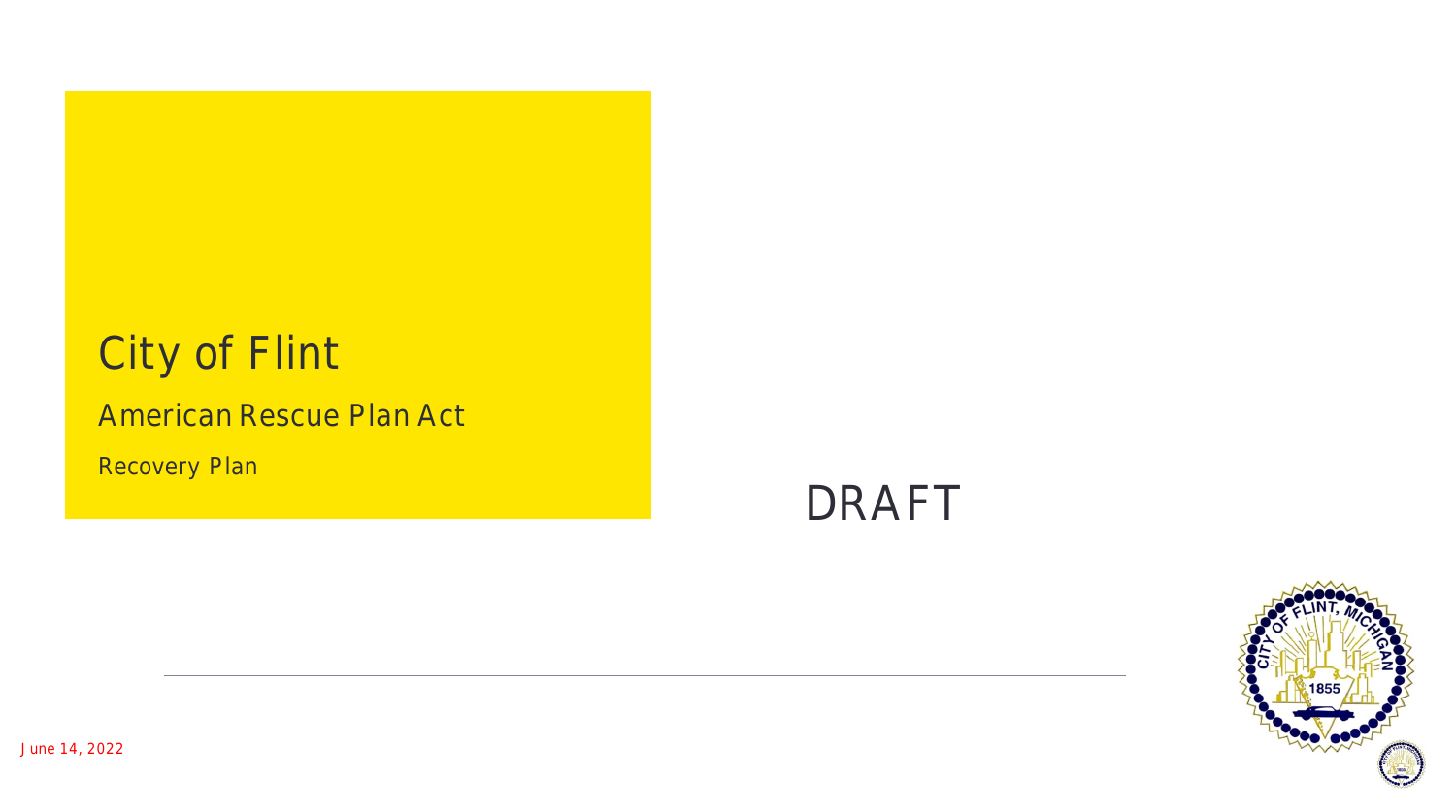# Agenda

- **About the Plan**
- ▶ Introduction to ARPA
- ▶ COVID Impact
- $\blacktriangleright$  Timeline
- ▶ Guiding Principles for Use of ARPA Funds
- Financial Blueprint
- **Funding Priorities**
- ▶ Summary / Call to Action

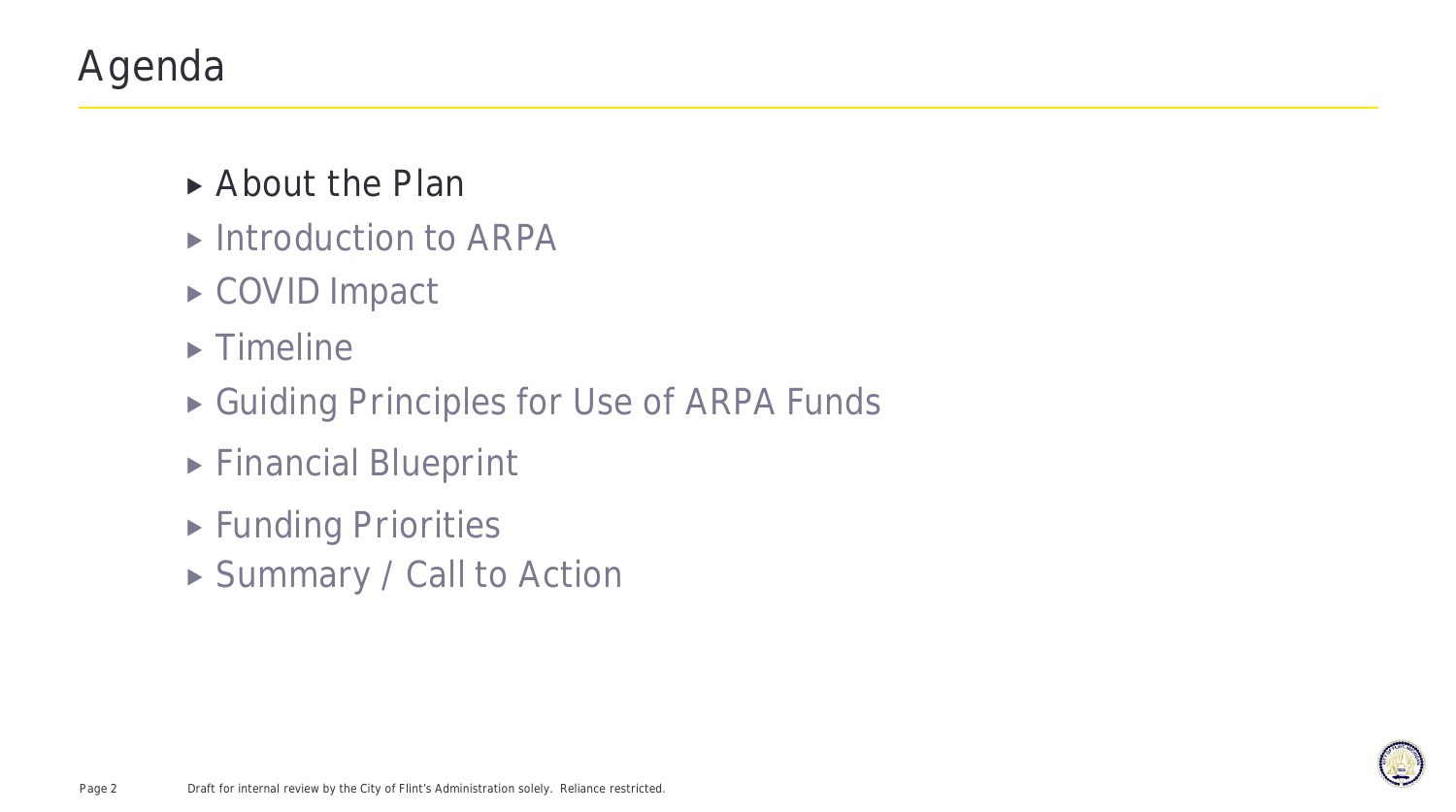### About the Plan

- ► After extensive community engagement, discussions with the City Council and key partners, and internal review, Mayor Neeley presents this plan for investment of Flint's \$94.7 million State and Local Fiscal Relief Fund (SLFRF) allocation.
- ► The plan is designed to direct funds to projects and initiatives that address community priorities, meet eligibility requirements, are backed by evidence of effectiveness, promote equitable outcomes, leverage other dollars, and are financially sustainable.
- ► The plan is organized around five community priorities and provides details about proposed projects and initiatives, including desired outcomes, measures of success, implementation strategy, and estimated costs.
- ► With the City Council's approval, this plan will serve as a framework for the appropriation of SLFRF funds to specific projects and initiatives.
- As a framework, the plan is flexible. It can be adjusted as we learn more about how the state will program its SLFRF funding and be responsive to new challenges and opportunities.

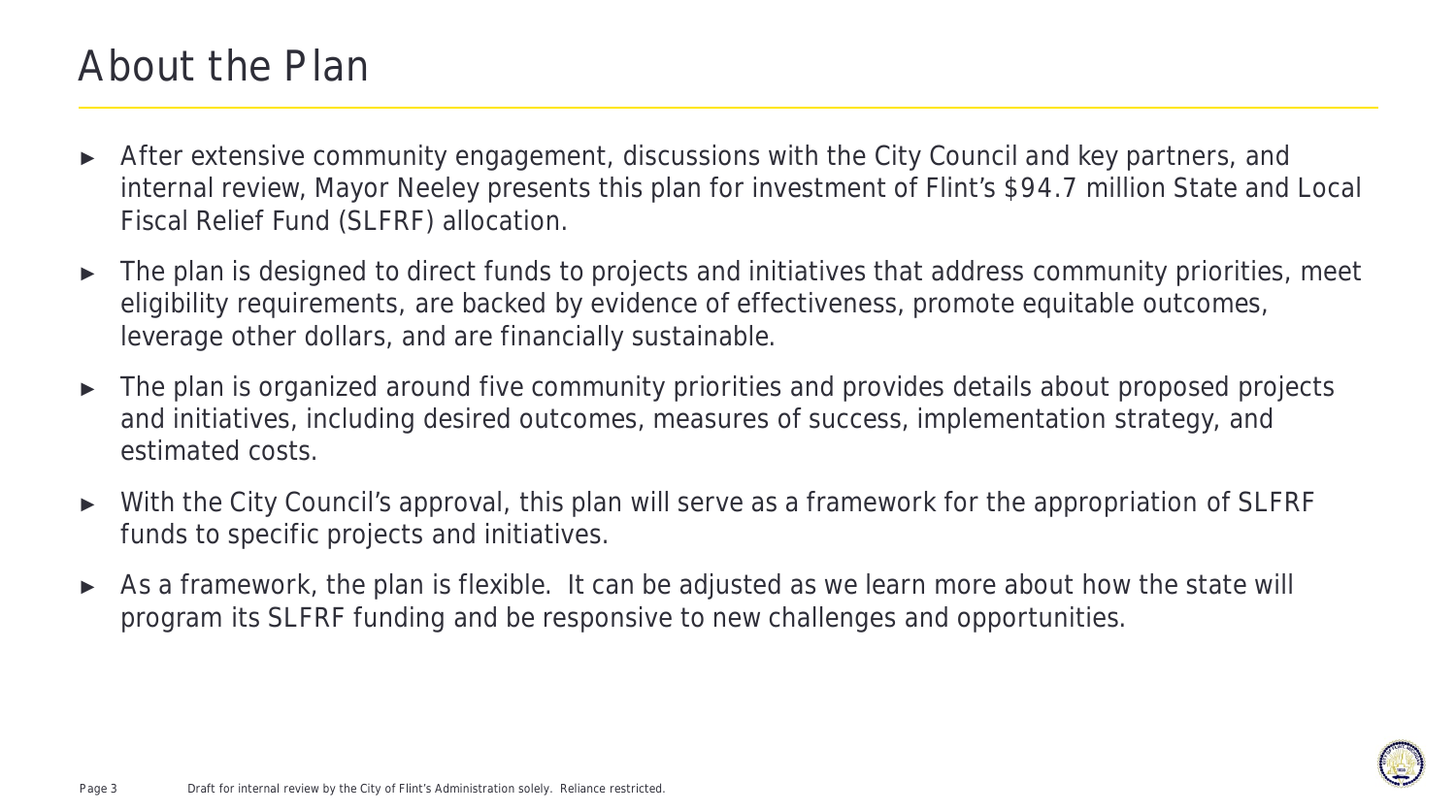### Summary of Flint's Recovery Plan



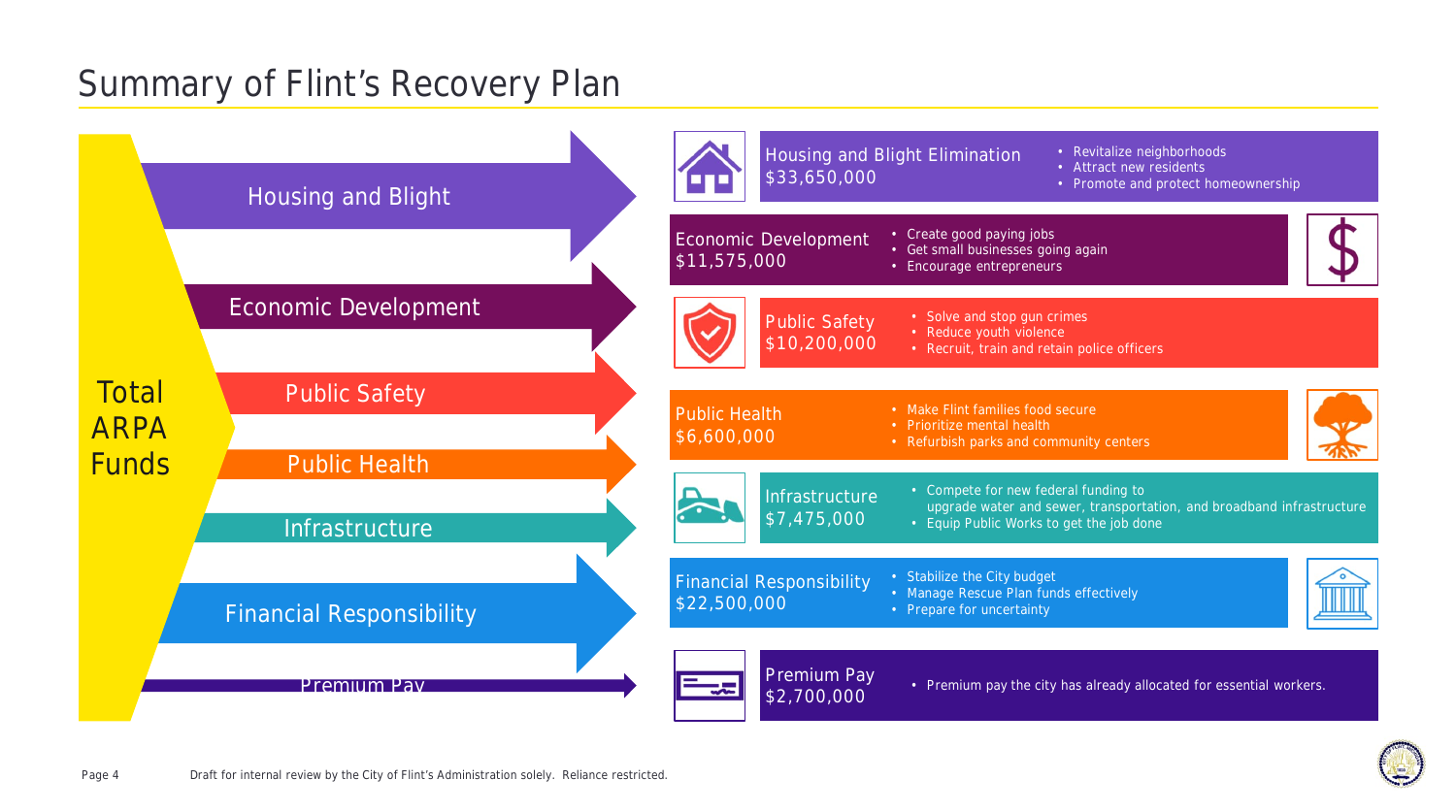# Agenda

- ▶ About the Plan
- ▶ Introduction to ARPA
- ▶ COVID Impact
- $\blacktriangleright$  Timeline
- ▶ Guiding Principles for Use of ARPA Funds
- Financial Blueprint
- **Funding Priorities**
- ▶ Summary / Call to Action

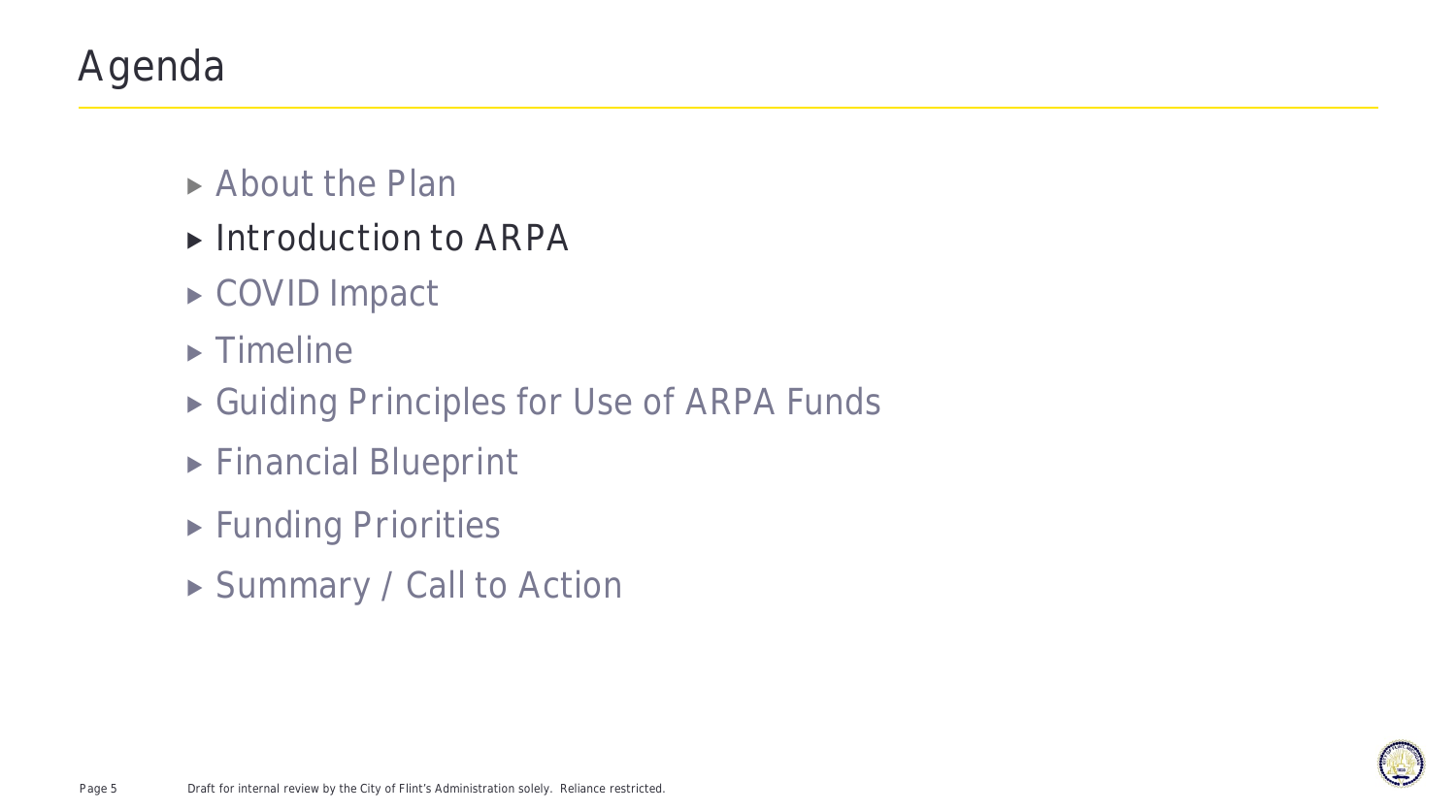### Overview of the American Rescue Plan Act (ARPA)

- ► On March 11, 2021, President Biden signed the American Rescue Plan Act of 2021 ("ARPA") into law, providing \$1.9 trillion in aid to facilitate the nation's recovery from the Coronavirus pandemic
- ► In response to the significant negative impacts of COVID-19 at the local level, Congress appropriated \$350 billion to the **State and Local Fiscal Recovery Fund ("SLFRF")**, in what was the largest single investment in state, local, territorial, and tribal government in the last century.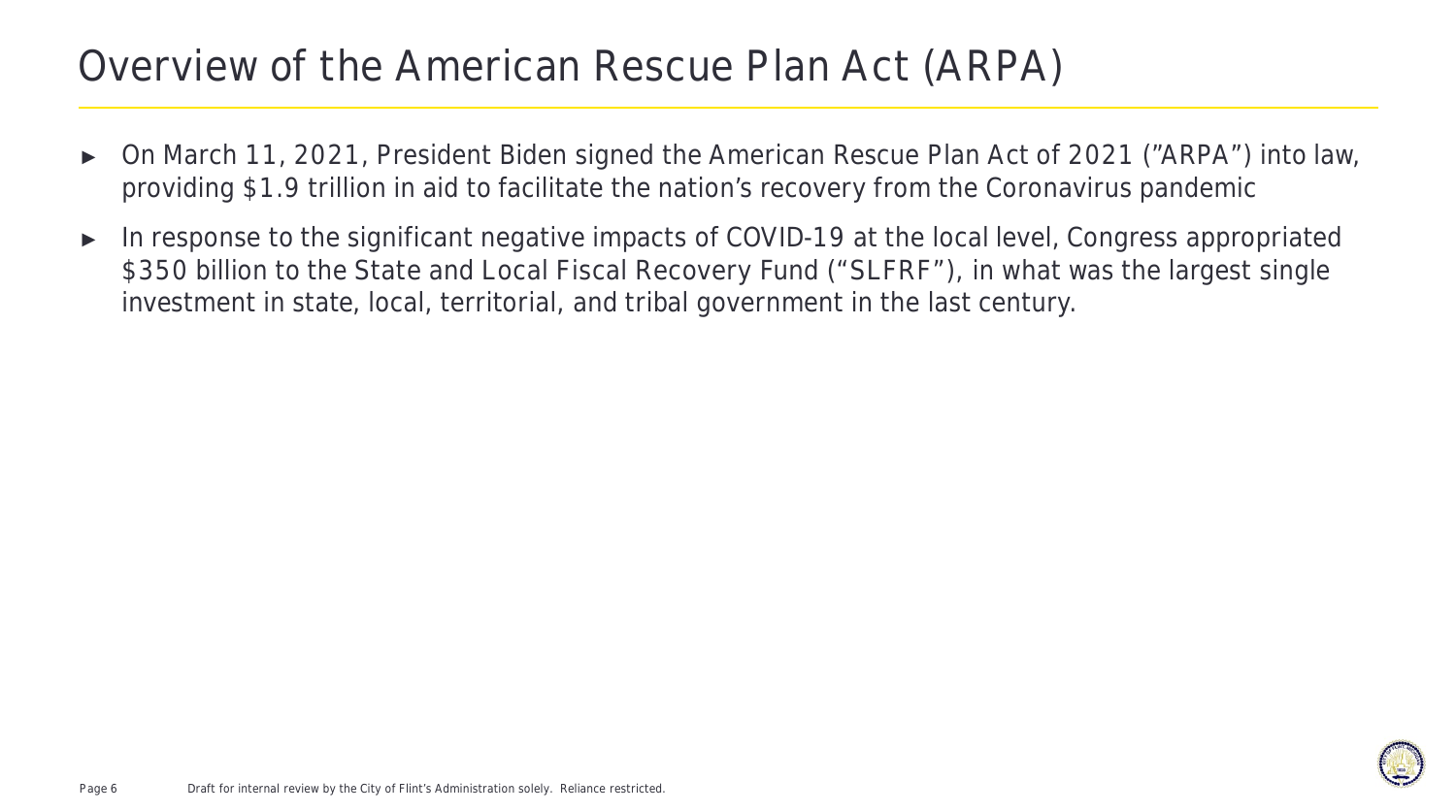### Overview of ARPA State and Local Fiscal Recovery Funds (SLFRF)

- The City of Flint was allocated \$94.7 million from the State and Local Fiscal Recovery Fund ("SLFRF")
- SLFRF funds must be obligated by December 31, 2024 and expended by December 31, 2026
- ► The U.S. Treasury Department's final rule for the SLFRF program, which took effect April 1, 2022, encourages state, local, territorial, and tribal governments to invest in projects that promote equitable outcomes. SLFRF compliance and reporting guidance requires recipients to measure project outputs and outcomes and emphasizes the use of evidence in selecting projects.
- ► Flint is required to report quarterly to the U.S. Treasury Department on its funded projects and expenditures.
- ► Four eligible use categories were established by the U.S. Treasury Department:
	- 1. Respond to COVID-19 Public Health Emergency or Negative Economic Impacts
	- 2. Premium Pay for Essential Workers
	- 3. Water, Sewer and Broadband Infrastructure
	- 4. Government Services to the Extent the Pandemic Reduced Revenue

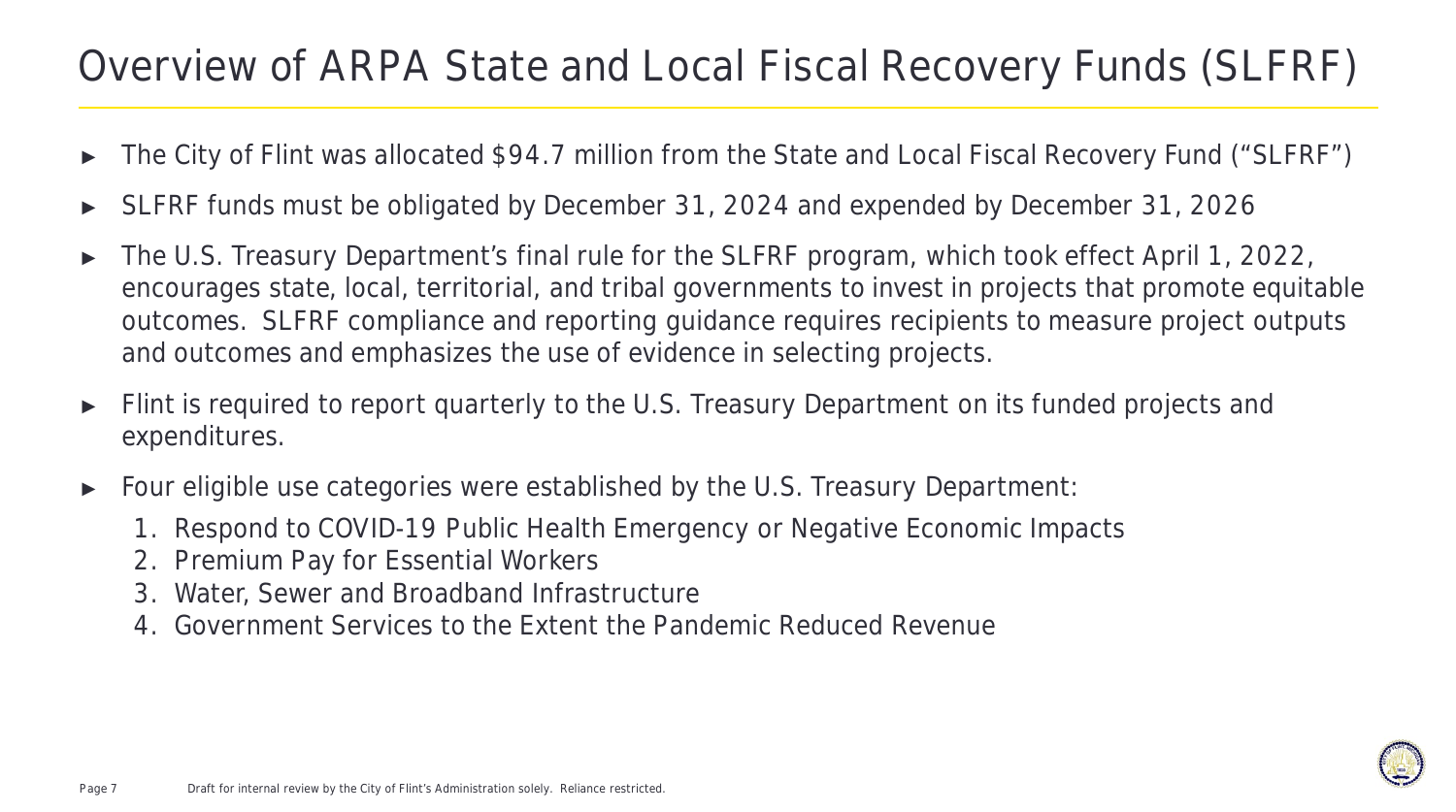# SLFRF Permitted Uses and Limitations

# LFRF Permitted Uses & Limitations



**Limitation on use**



- **The interim final rule explicitly prohibits the use of funds for deposit into any pension fund**
- **Other ineligible uses including funding debt services, legal settlements or judgments, and deposits to rainy day funds or financial reserves**
- **Funds can only be used for costs incurred during the period beginning March 3, 2021 and ending December 31, 2024**
- **A recipient must return any funds not obligated by December 31, 2024, or any funds not expended to cover such obligations by December 31, 2026**

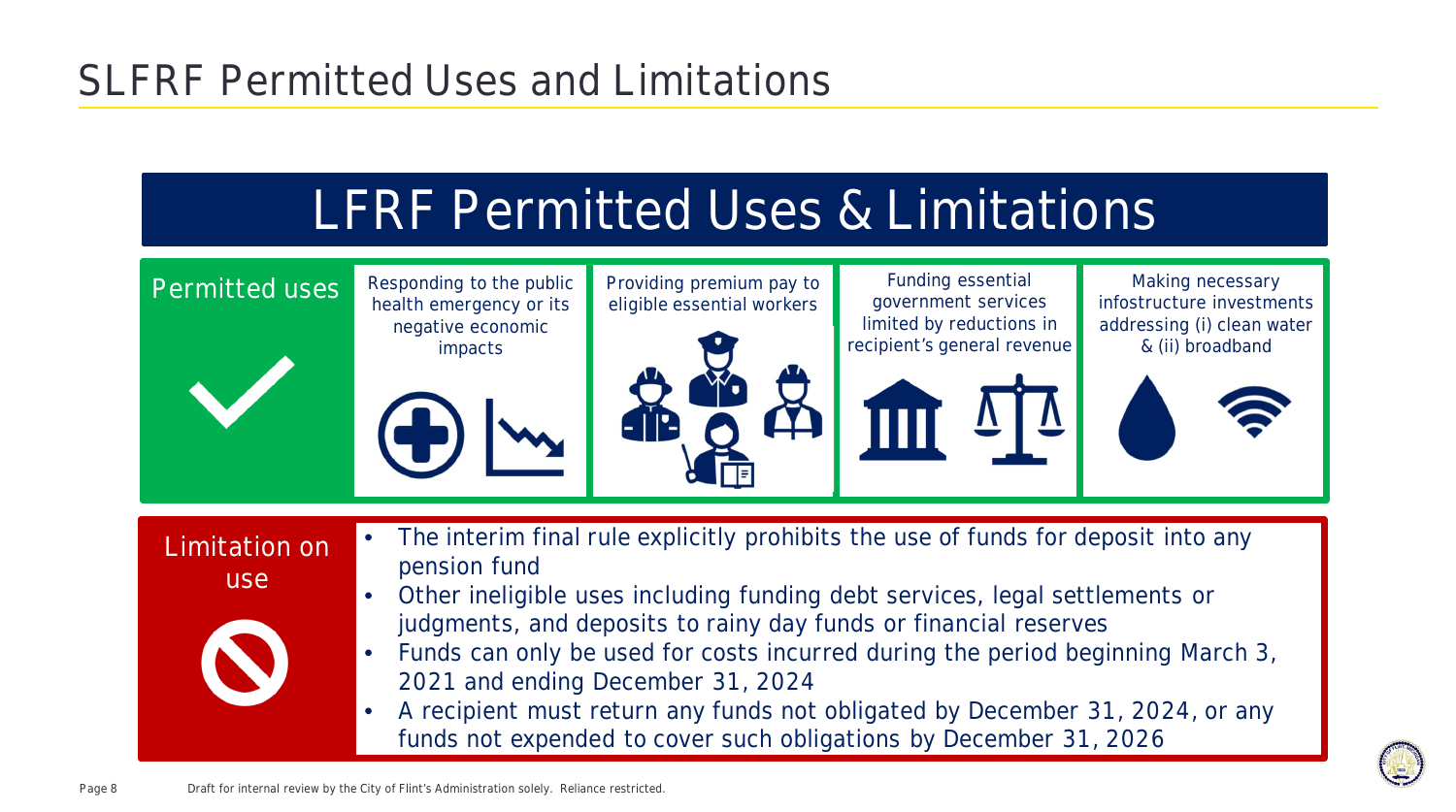# Agenda

- ▶ About the Plan
- ▶ Introduction to ARPA
- **COVID Impact**
- $\blacktriangleright$  Timeline
- ▶ Guiding Principles for Use of ARPA Funds
- Financial Blueprint
- **Funding Priorities**
- ▶ Summary / Call to Action

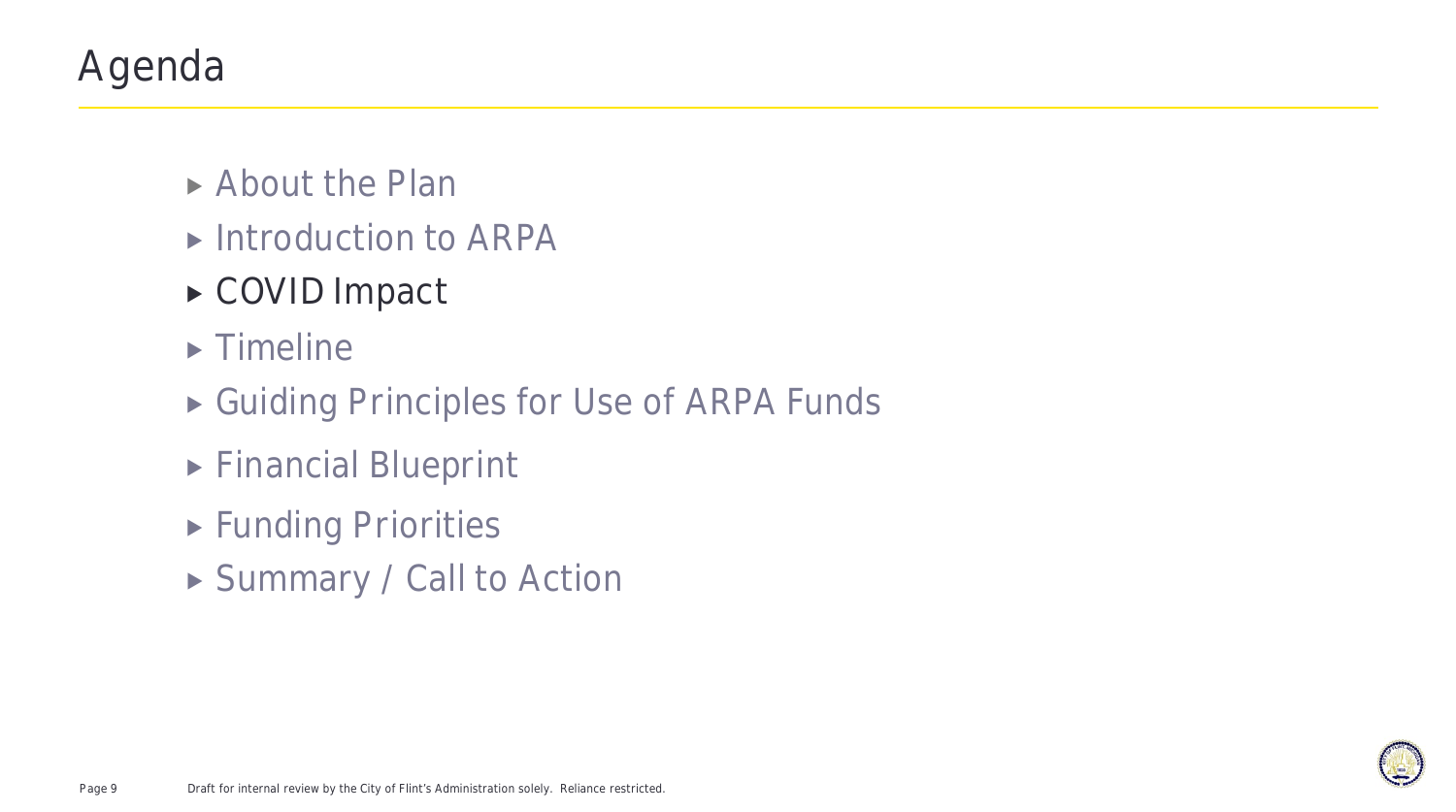# Impact of COVID-19 on Flint

- ► U.S. Treasury Department guidance for use of SLFRF funding provides the most flexibility to "disproportionately impacted communities."
- ► Disproportionately impacted communities can use SLFRF funding for a wider range of projects than other communities, including lead abatement, blight elimination, community health workers, and educational programs.
- ► Disproportionately impacted communities are defined as Qualified Census Tracts (a federal designation of neighborhoods where household income is 60% or less than the Area Median Income or 25% or more households are in poverty) or "low income" communities based on other benchmarks.
- ► Communities that experienced an increase in violent crime during the pandemic can use SLFRF funds for victim assistance, violence intervention, and law enforcement efforts.
- ► As shown in the following slides, Flint is disproportionately impacted across multiple dimensions: income, poverty, employment, crime, and the toll of COVID-19.

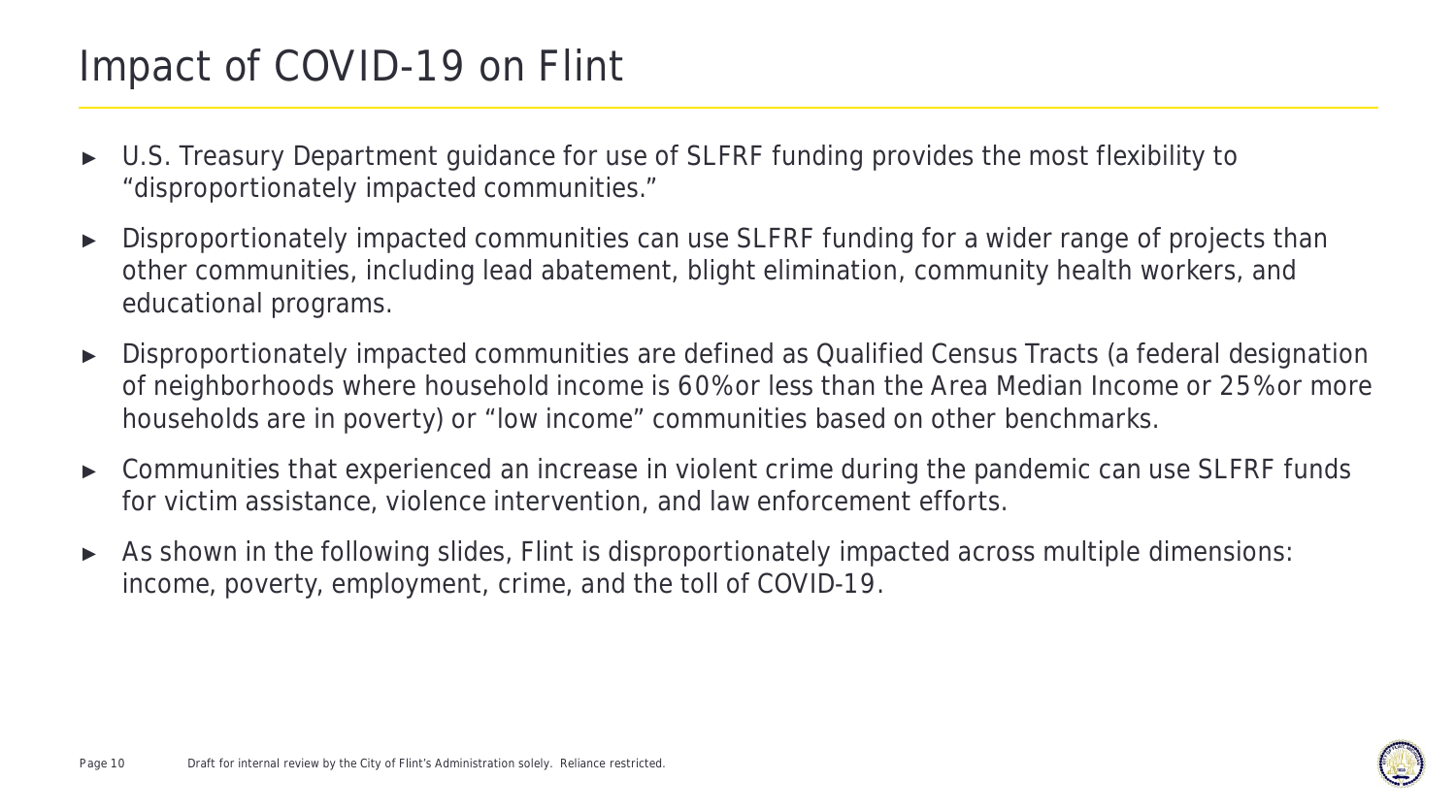# **Flint, MI Economic Analysis Mapping**



The map on the left shows Flint's high concentration of poverty, with all but four Census tracts above 25% poverty. The map on the right shows that all but four of Flint's Census tracts are Qualified Census Tracts (QCTs, with income below 60% of AMI or poverty above 25%).

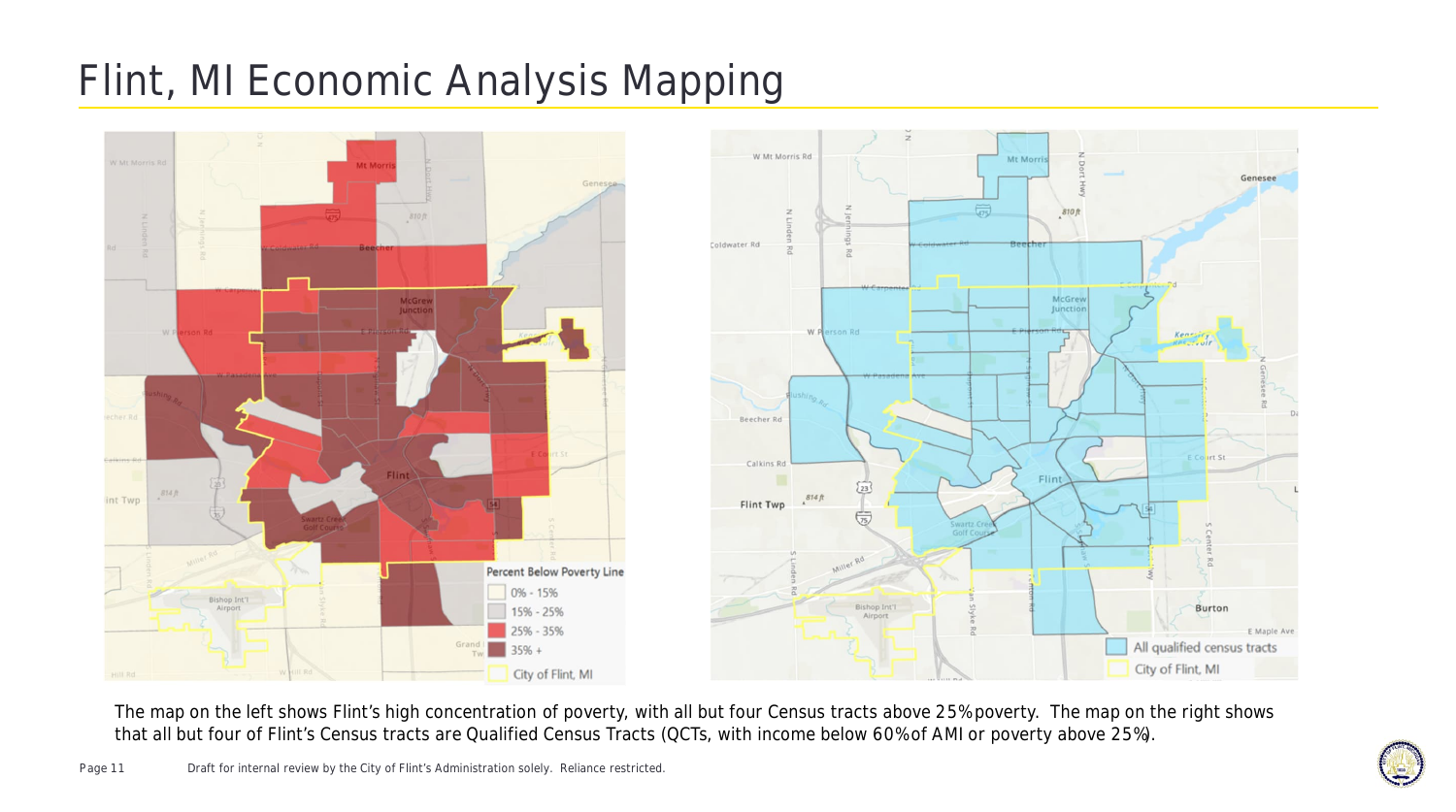# **Unemployment Rate Trends**



Bureau of Labor Statistics Data (bls.gov)

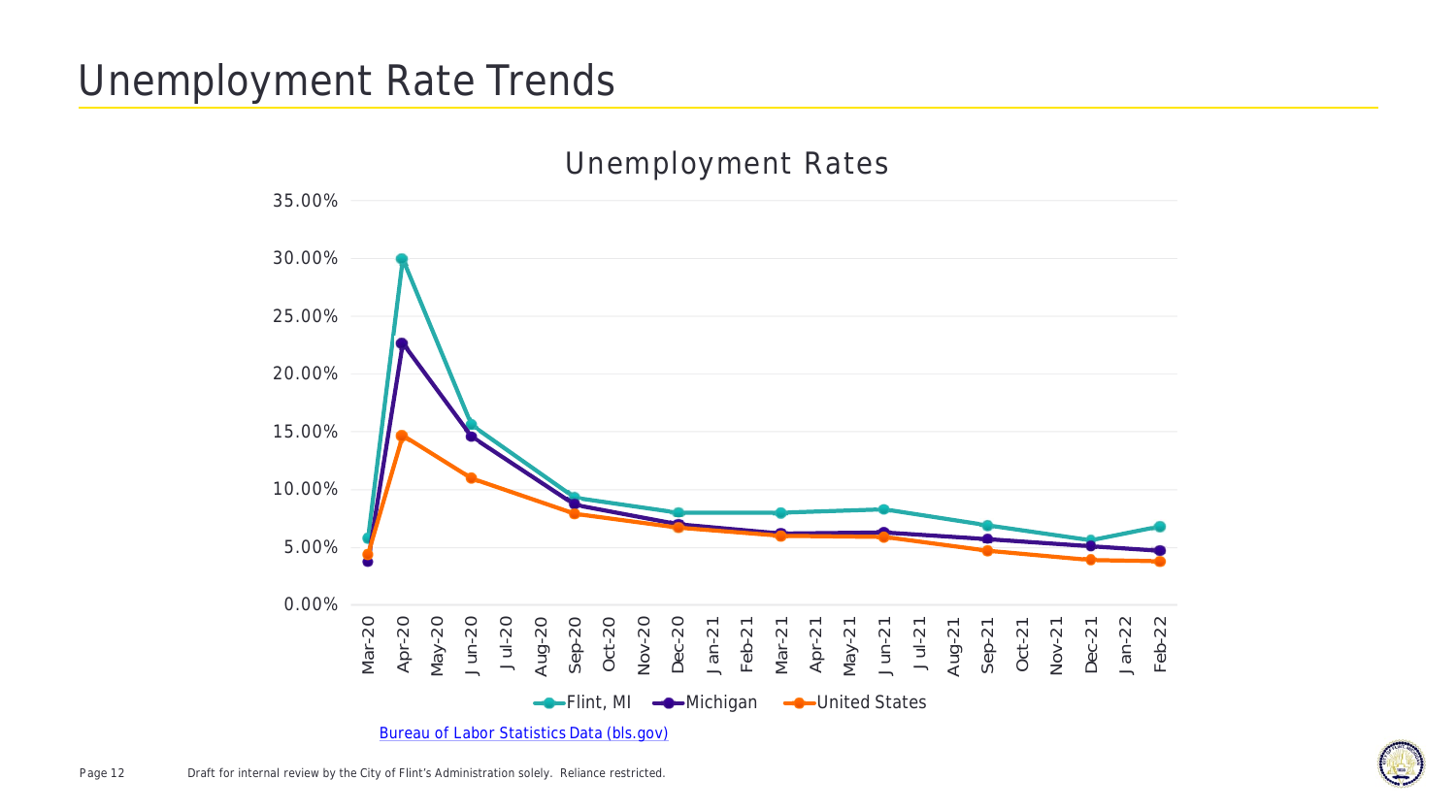### **Crime Rates**



Page 13 Draft for internal review by the City of Flint's Administration solely. Reliance restricted.

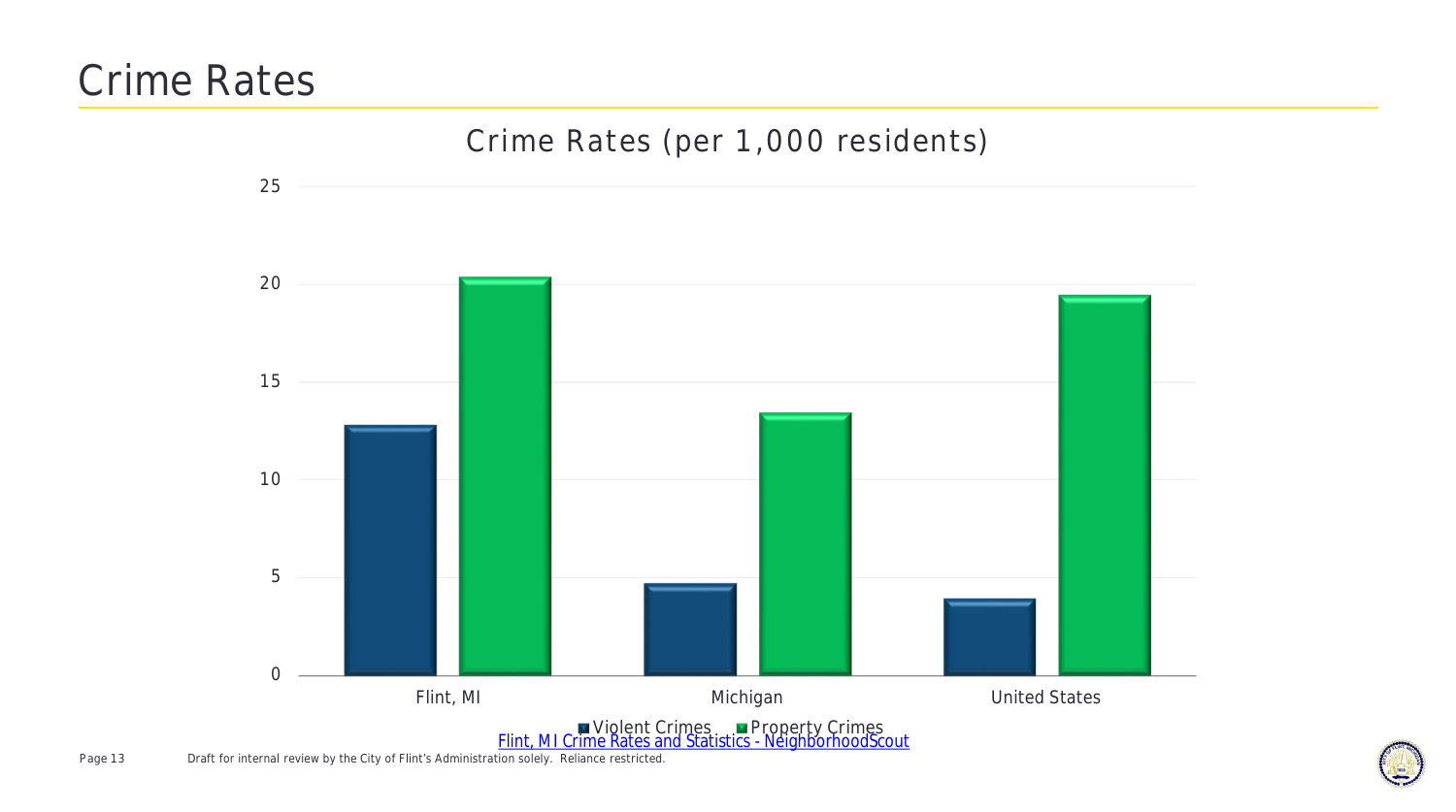# **Violent Crime Trends**



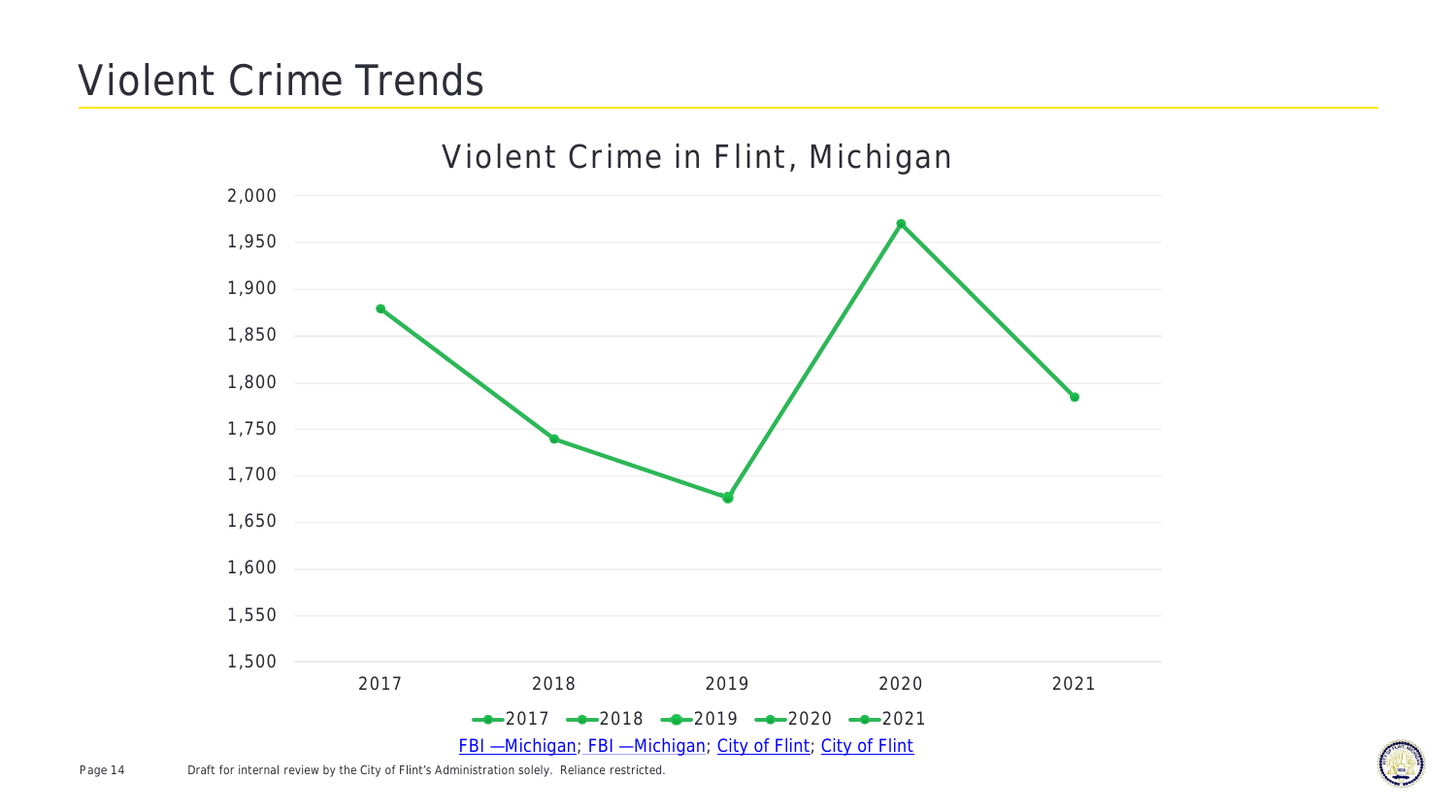### **COVID Case Rates**



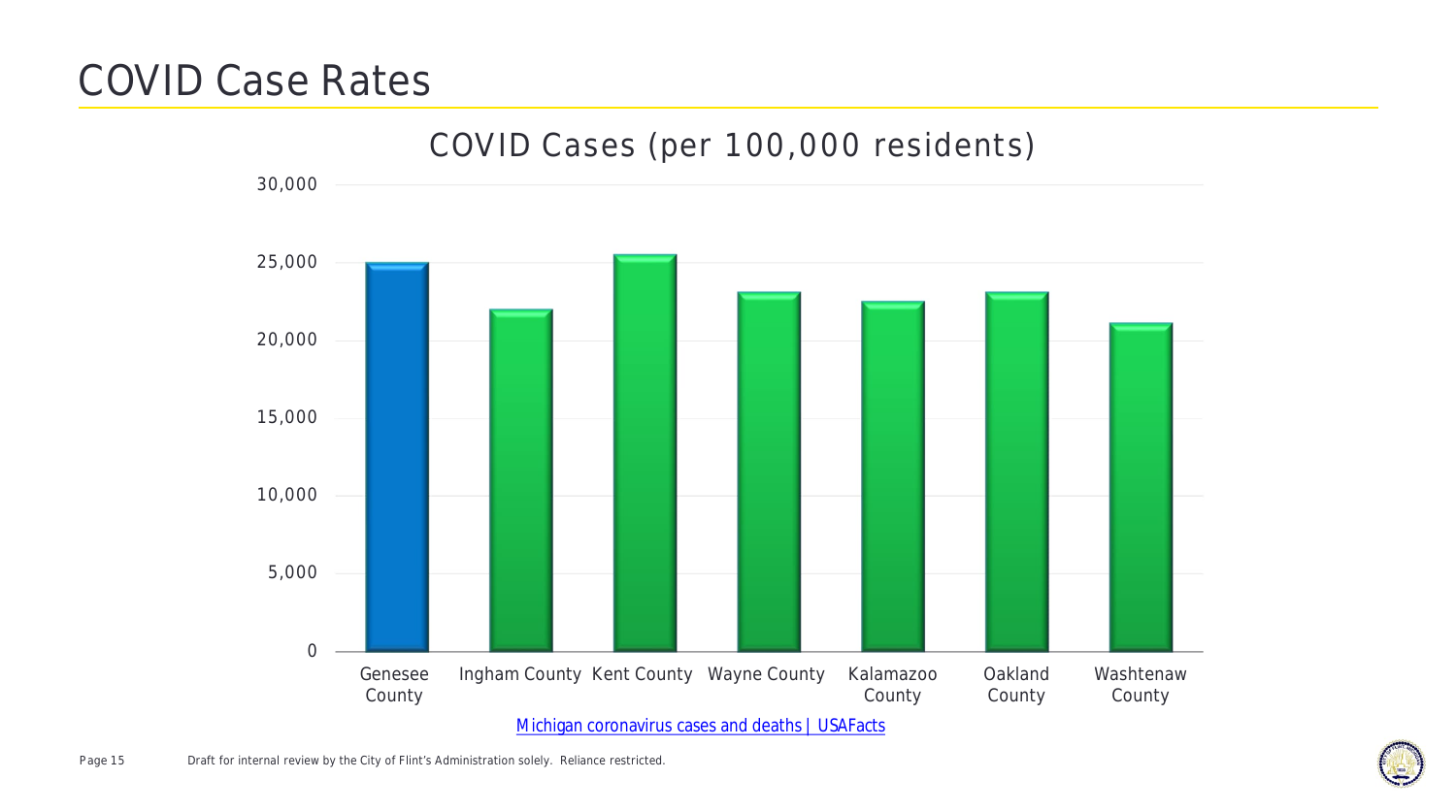### **COVID Death Rates**



Michigan coronavirus cases and deaths | USAFacts

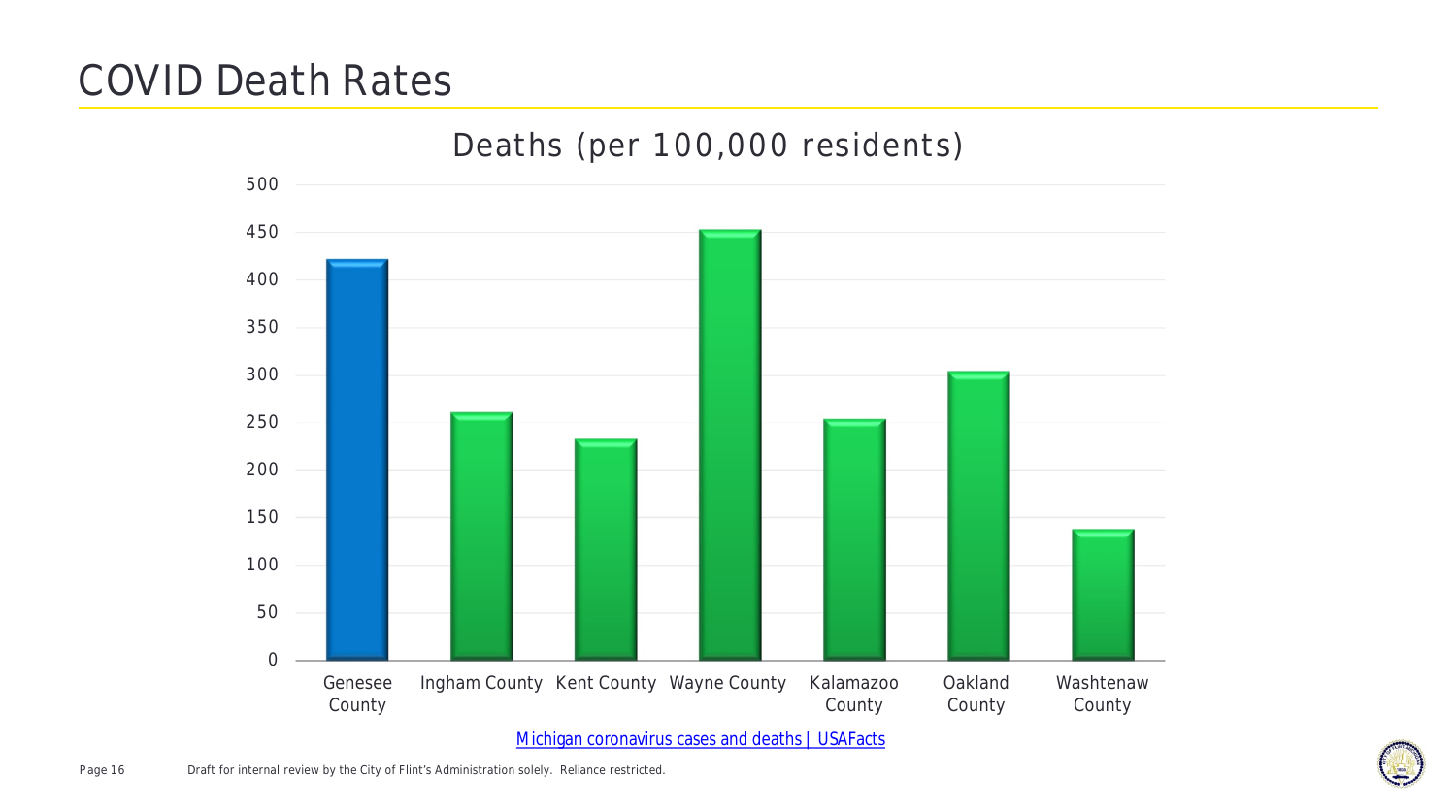# **COVID Vaccination Rates**



Coronavirus in Michigan: Maps, charts and the latest reports (mlive.com)

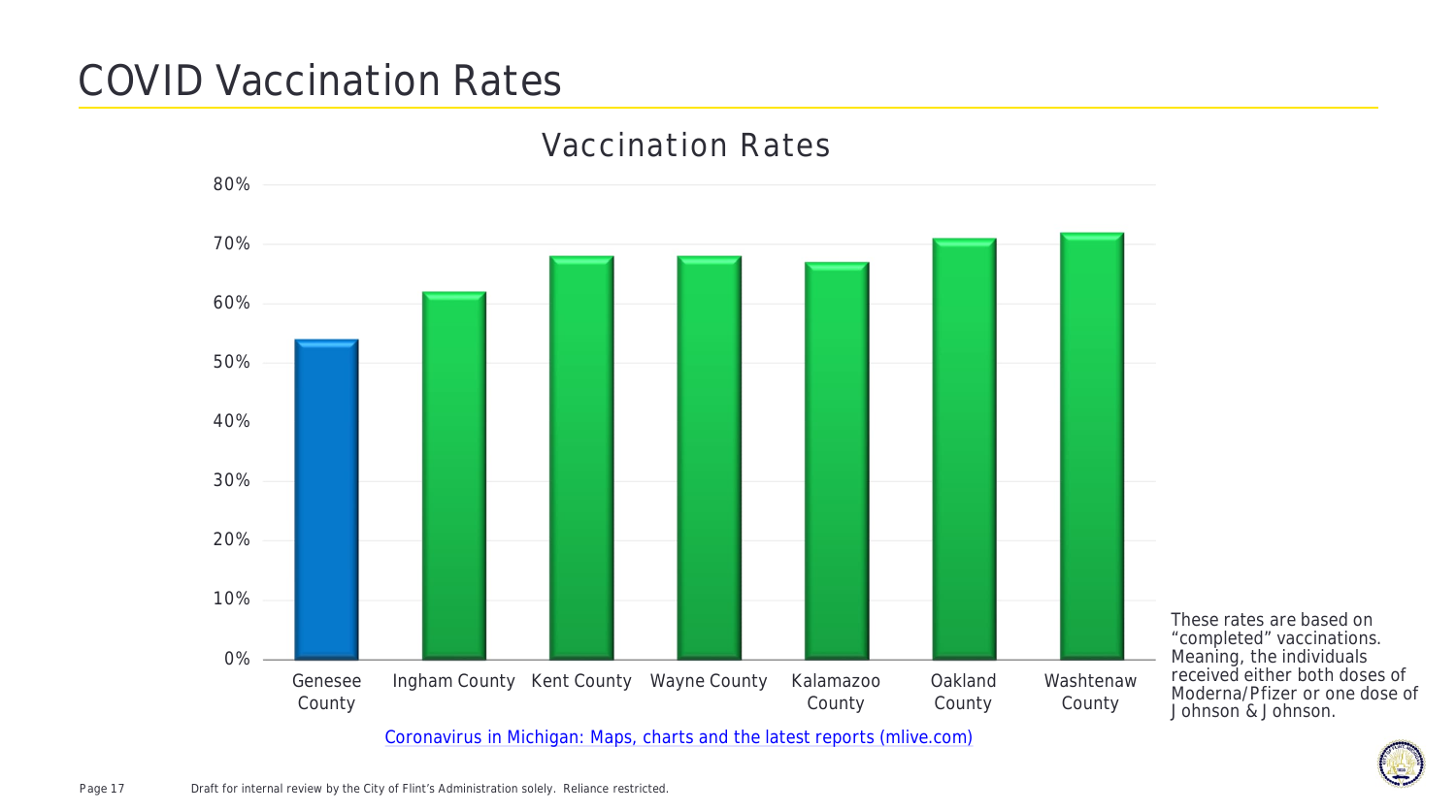# Agenda

- ▶ About the Plan
- ▶ Introduction to ARPA
- ▶ COVID Impact
- **Timeline**
- ▶ Guiding Principles for Use of ARPA Funds
- Financial Blueprint
- **Funding Priorities**
- ▶ Summary / Call to Action

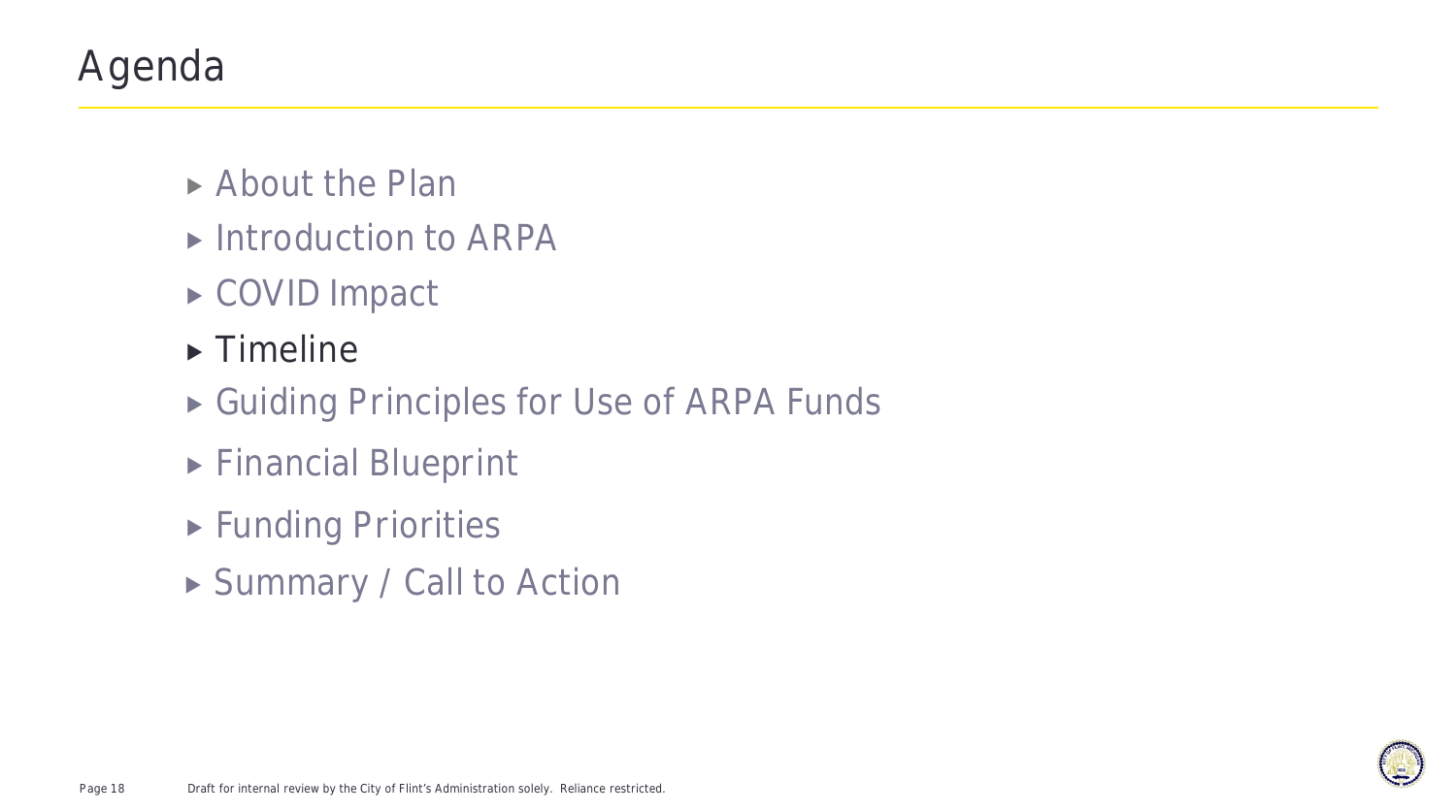### **Proposed Workplan**

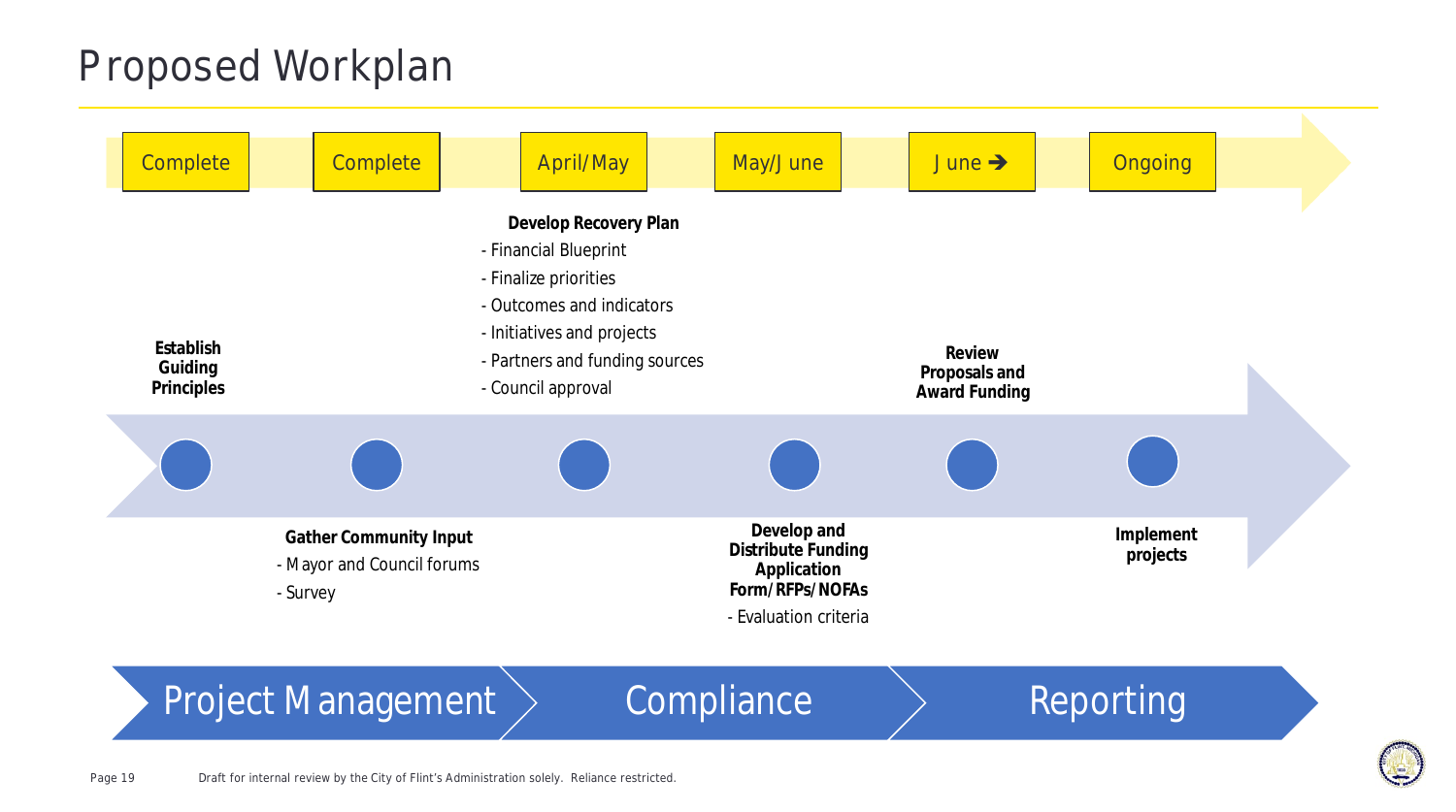# Agenda

- ▶ About the Plan
- ▶ Introduction to ARPA
- ▶ COVID Impact
- $\blacktriangleright$  Timeline
- **Guiding Principles for Use of ARPA Funds**
- Financial Blueprint
- **Funding Priorities**
- ▶ Summary / Call to Action

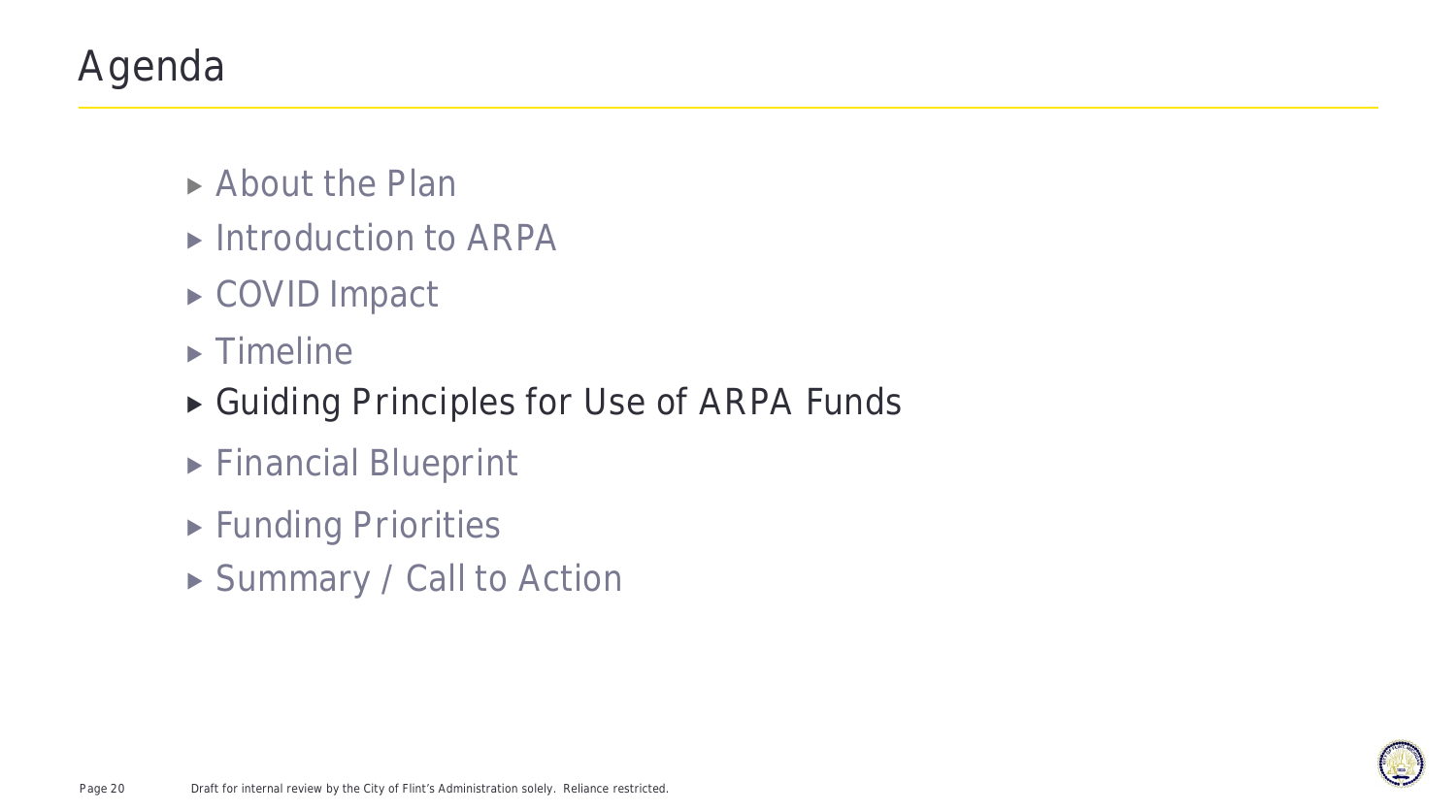# Guiding Principles

#### **Equity**



Our recovery plan should reflect the voices of all residents and seek to reduce racial and other disparities.

### **Responsibility**



American Rescue Plan funding is temporary. Our investments should lay the foundation for lasting change but not create future financial burdens for the City.



**Sustainability**

Our plan should combat environmental injustice and mitigate the long-term effects of climate change.

**Compliance**



We must ensure that every dollar is spent on eligible activities and is accounted for properly.

#### **Transformation**



The projects we fund should produce outcomes that make a measurable difference in people's lives. We will focus the dollars on long term impact.

### **Transparency**



We pledge to make decisions openly, inform residents how the money is spent, and deliver the results.

#### **Leverage**



Our plan should prioritize investments that collaborate with other funders, help generate new revenue or cost savings, and recycle dollars to multiply their impact.

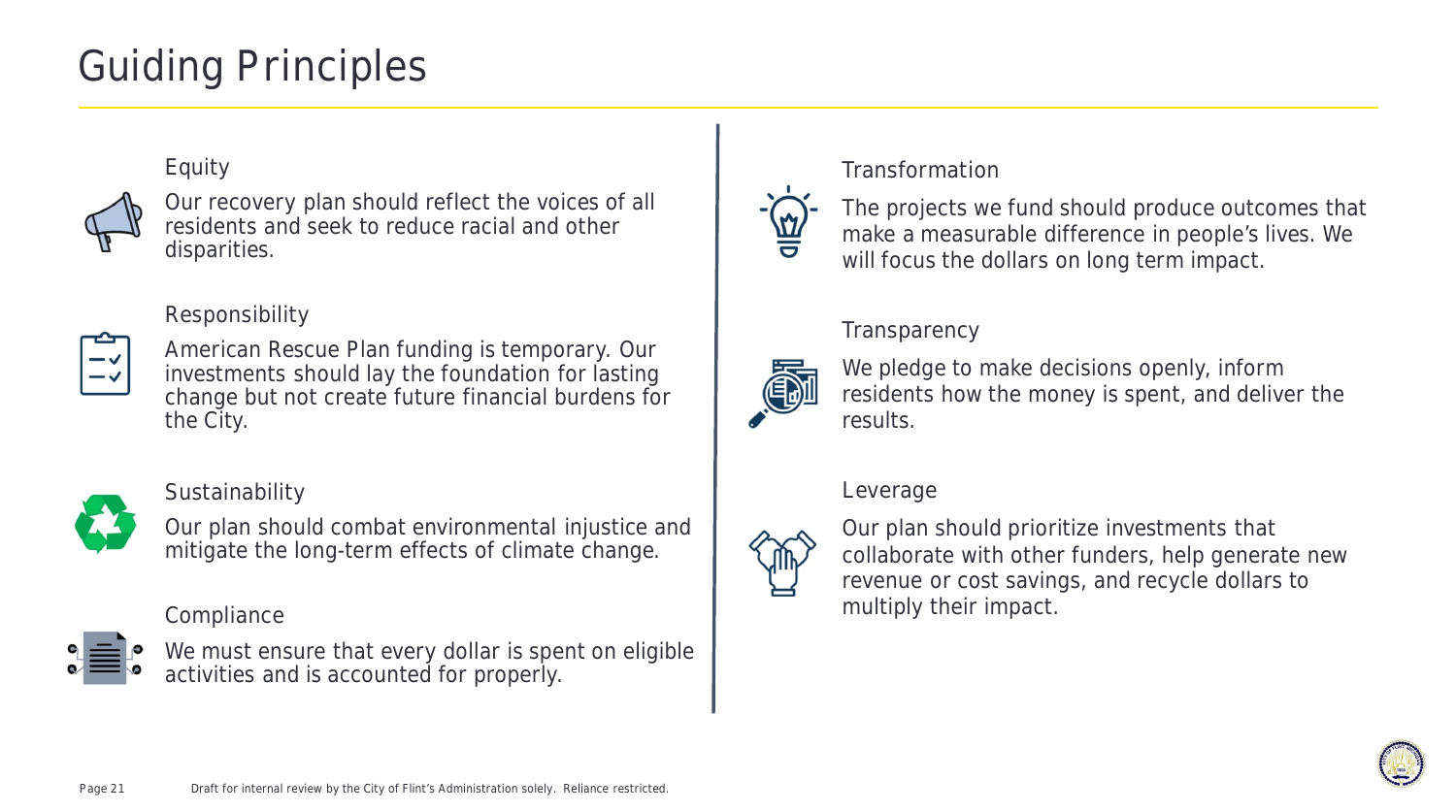# Agenda

- ▶ About the Plan
- ▶ Introduction to ARPA
- ▶ COVID Impact
- $\blacktriangleright$  Timeline
- ▶ Guiding Principles for Use of ARPA Funds
- **Financial Blueprint**
- **Funding Priorities**
- ▶ Summary / Call to Action

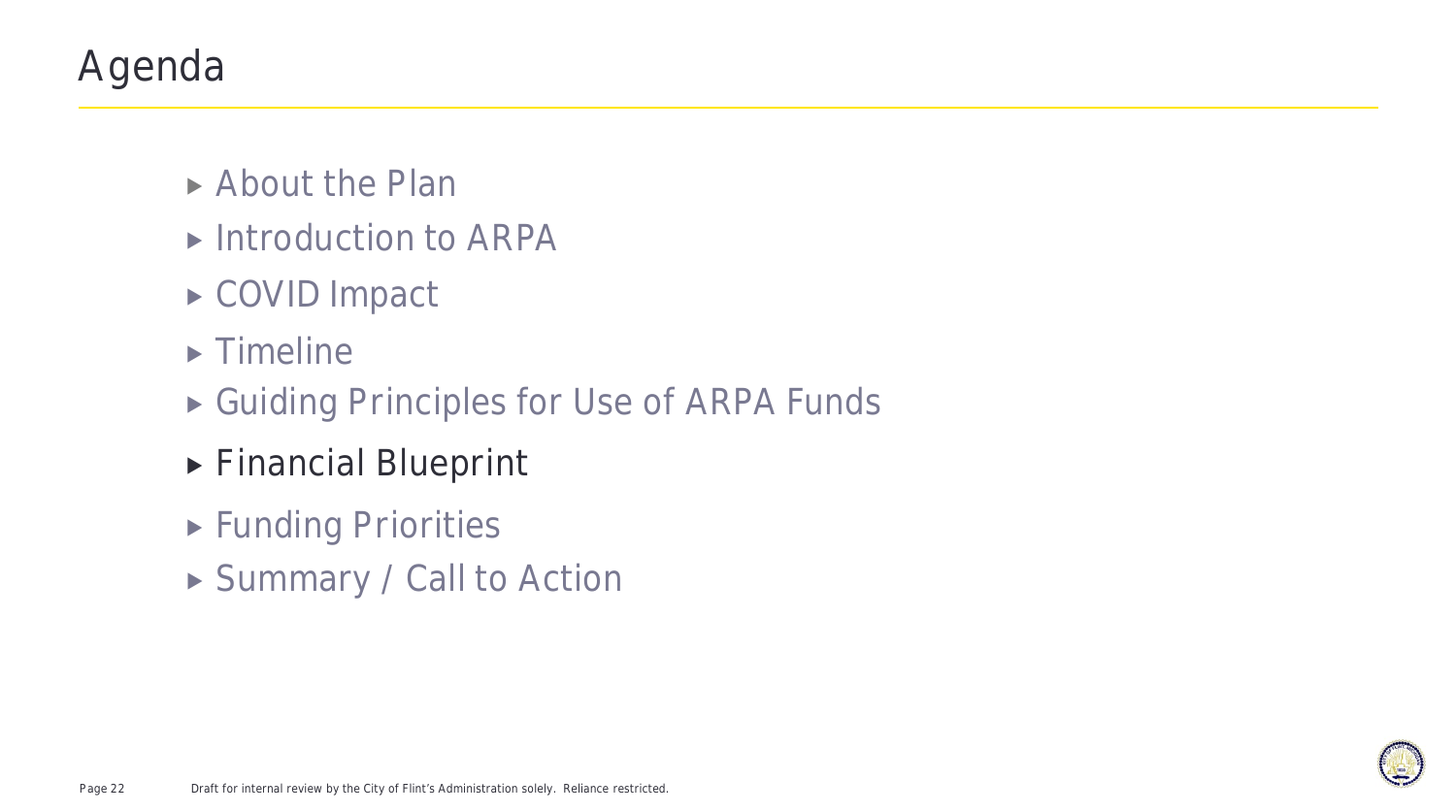### Financial Blueprint

- An important component of Flint's ARPA Plan is a Financial Blueprint
- The Financial Blueprint includes:
	- 1. A calculation of Flint's revenue loss due to the pandemic. This calculation is based on U.S. Treasury Department guidance and determines the amount of Flint's SLFRF allocation that can be spent for government services.
	- 2. A multi-year projection of General Fund revenue vs. the cost of maintaining current services, used to determine the amount of SLFRF funds needed to stabilize the City's budget.
	- 3. A proposed allocation of available SLFRF dollars to eligible use categories, administration, and contingency.

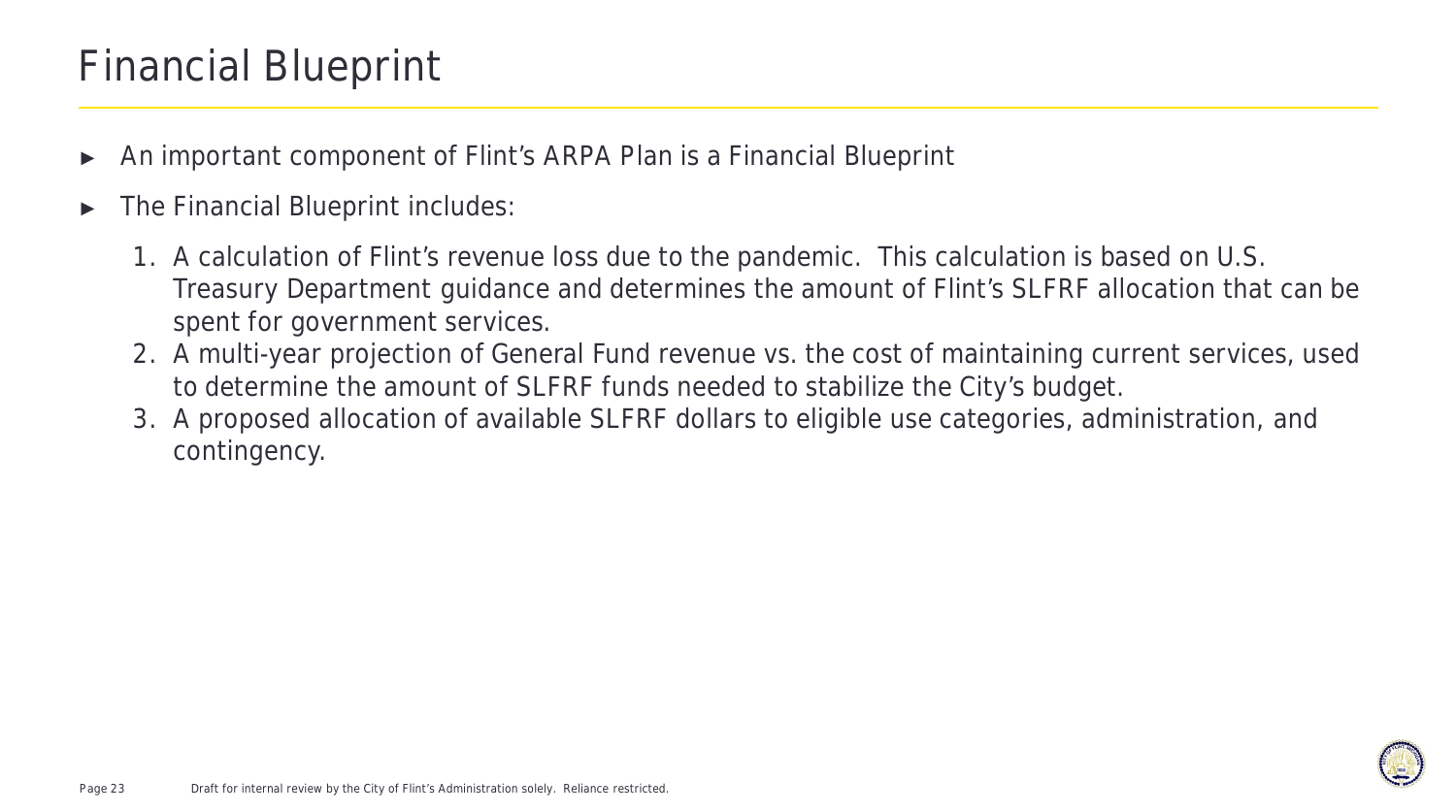### Projected Revenue Loss



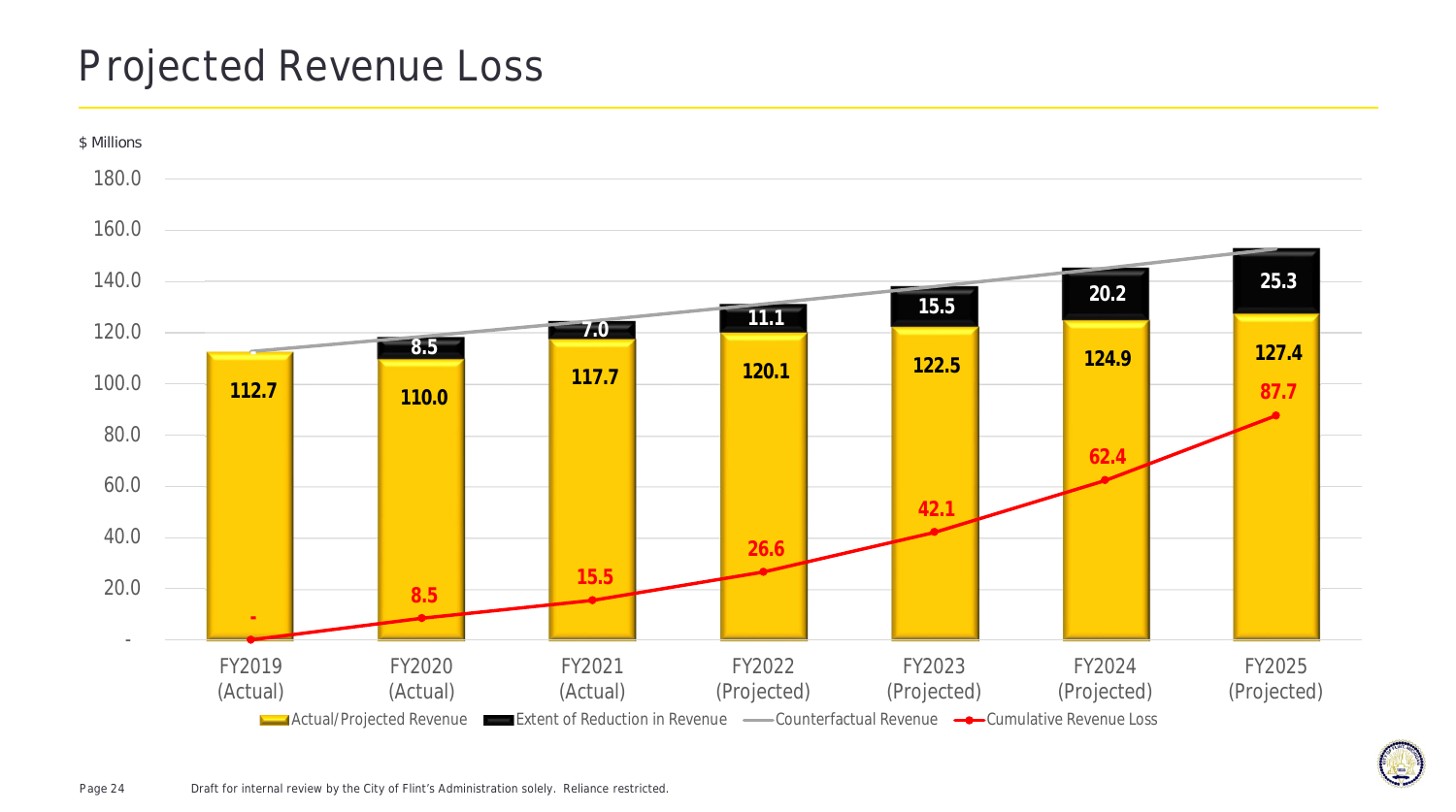■ Maintaining City Services

### **Premium Pay**

COVID Response/Contingency

**□** Administration & Evaluation

New Community Investments (Blight Elimination, Economic Development, Public Safety & Crime Prevention, Homeowners, Infrastructure, Public Health)



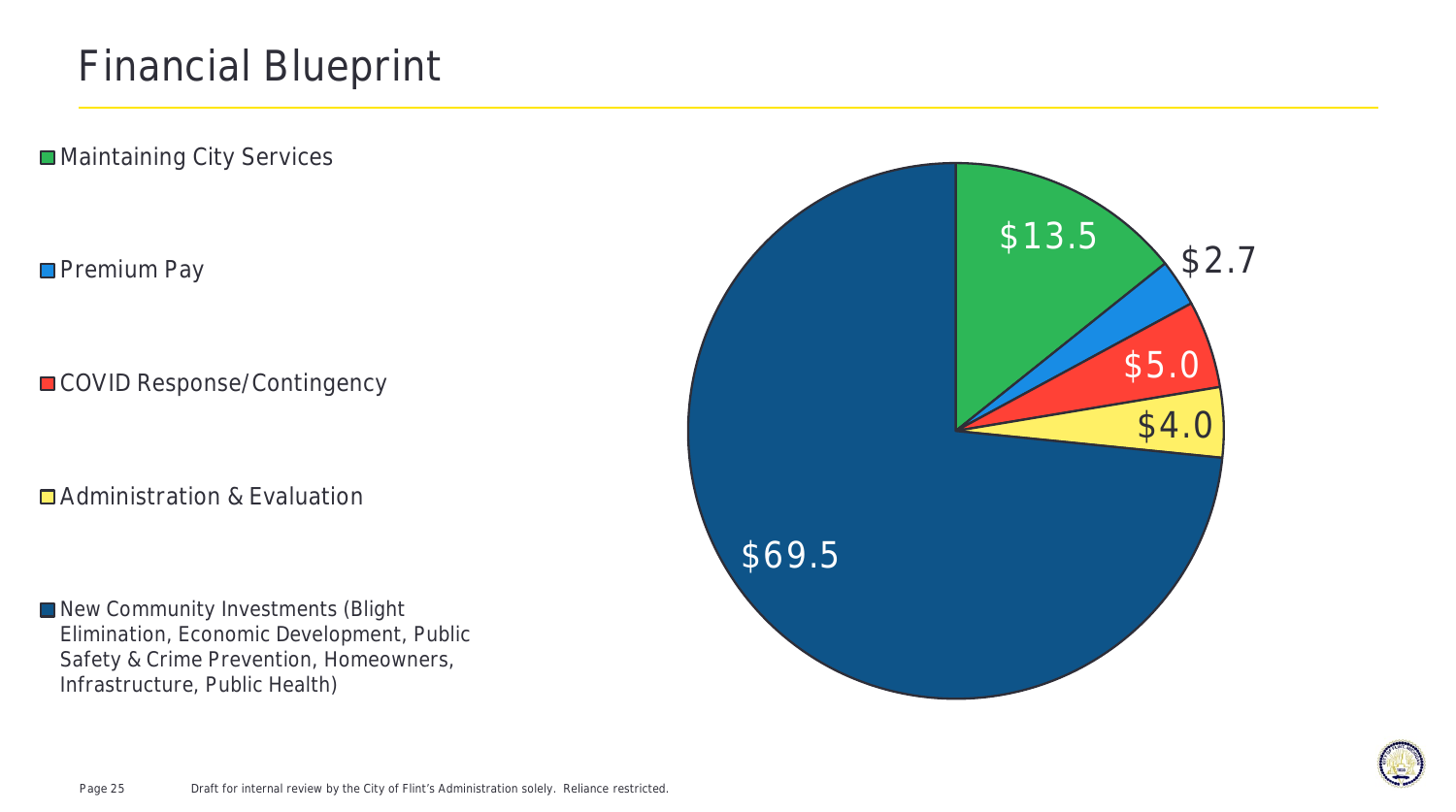**Maintaining City Services:** This allocation of **\$13.5 million** replaces lost revenue to enable Flint to maintain core city services without reducing reserves below the policy level. The details of how this funding amount will be used are provided on page 28

**Premium Pay:** This allocation of **\$2.7 million** reflects funding that the City Council has appropriated for this purpose.

**COVID Response/Contingency:** This allocation of **\$5 million** ensures that funding is available for multiple potential contingencies, including a new COVID variant, an unforeseen cost or revenue loss impacting city services, a new SLFRF funding opportunity, additional investment in a successful and popular SLFRF project, etc.

**Administration & Evaluation:** This allocation of **\$4 million** covers the cost of the city's contract with EY for assistance with SLFRF planning, implementation, compliance, and reporting through calendar year 2026; the City's other costs of administering SLFRF funding, including staff time; and evaluation of SLFRFfunded projects and programs required by U.S. Treasury Department guidance.

**Community Investments:** This allocation of **\$69.5 million** is for projects and programs approved by the Mayor and City Council to advance Flint's COVID recovery priorities - Economic Development, Public Safety, Housing & Blight Elimination, Public Health, and Infrastructure. Proposed projects are detailed in the next section of the plan.

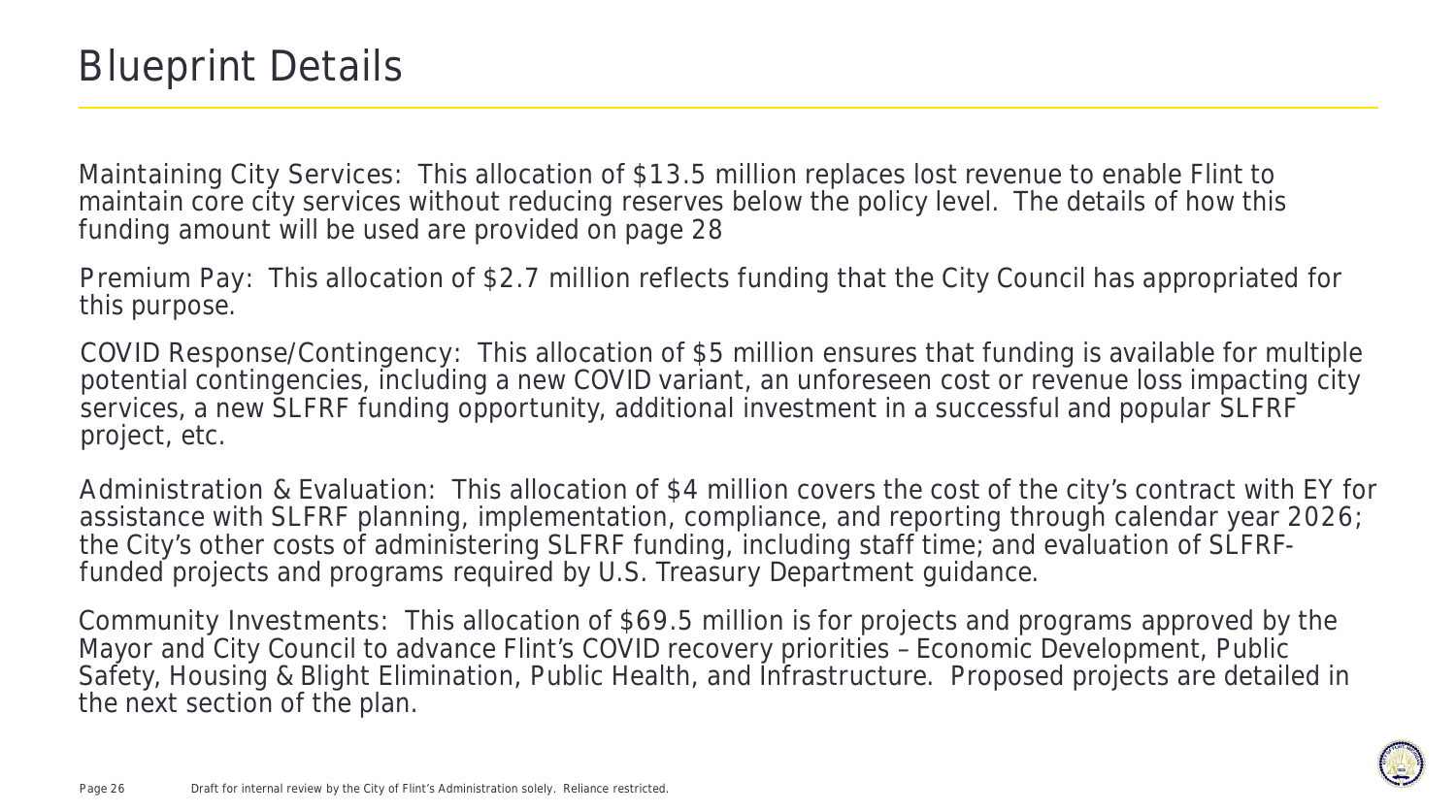### Multi-Year GF Budget Forecast



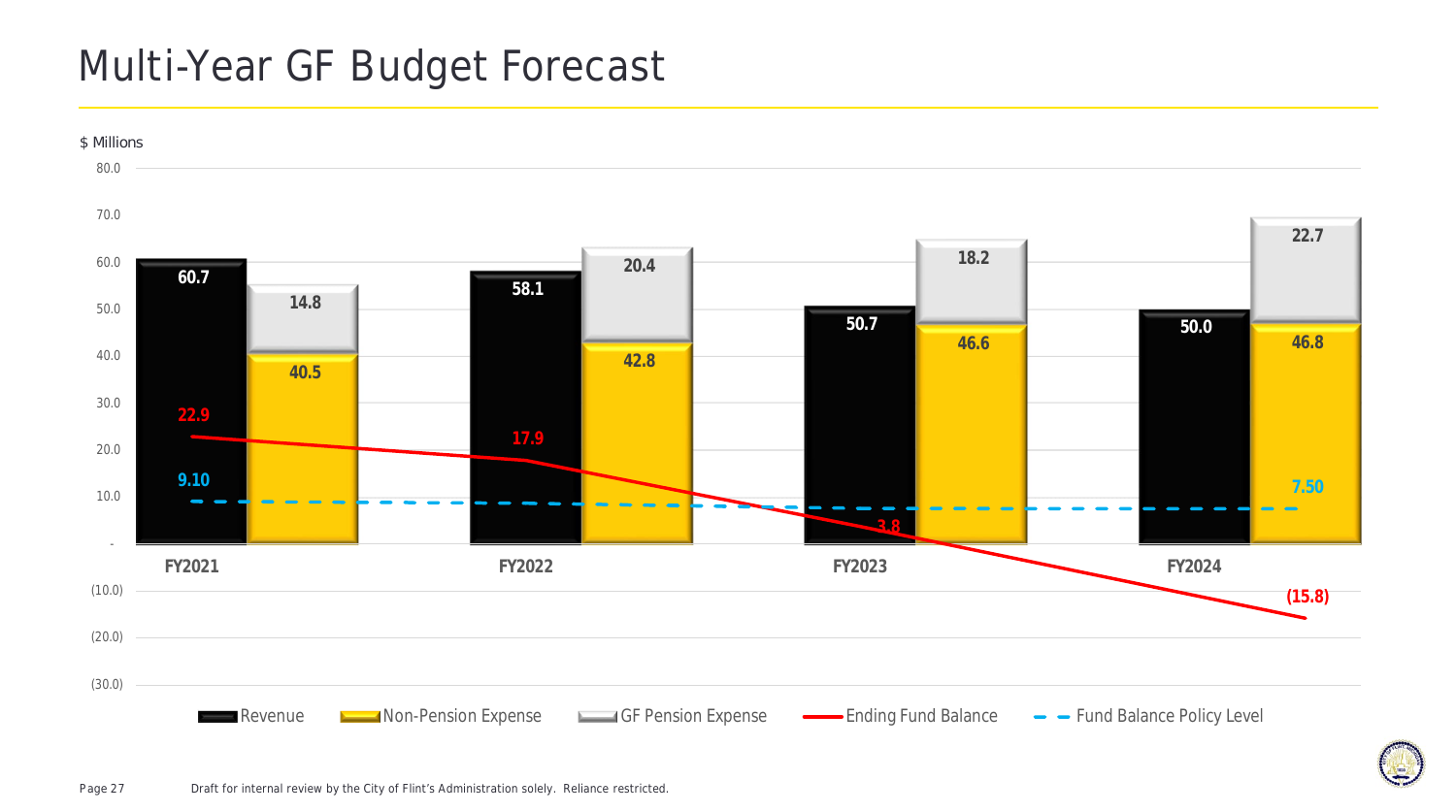### Budget Stabilization Plan

- The plan proposes \$13.5M of SLFRF revenue replacement funds for budget stabilization
	- SLFRF funds are not used to cover unsustainable pension costs.
	- The plan progressively reduces reliance on SLFRF funds in order to avoid a "fiscal cliff" when the funds expire.
- Breakdown of the \$13.5M:
	- FY 2023 \$8.15M to maintain current services without reducing fund balance below the policy level
	- FY 2024 \$3.6M to cover 66% of projected GF deficit
	- FY 2025 \$1.8M to cover 33% of projected GF deficit

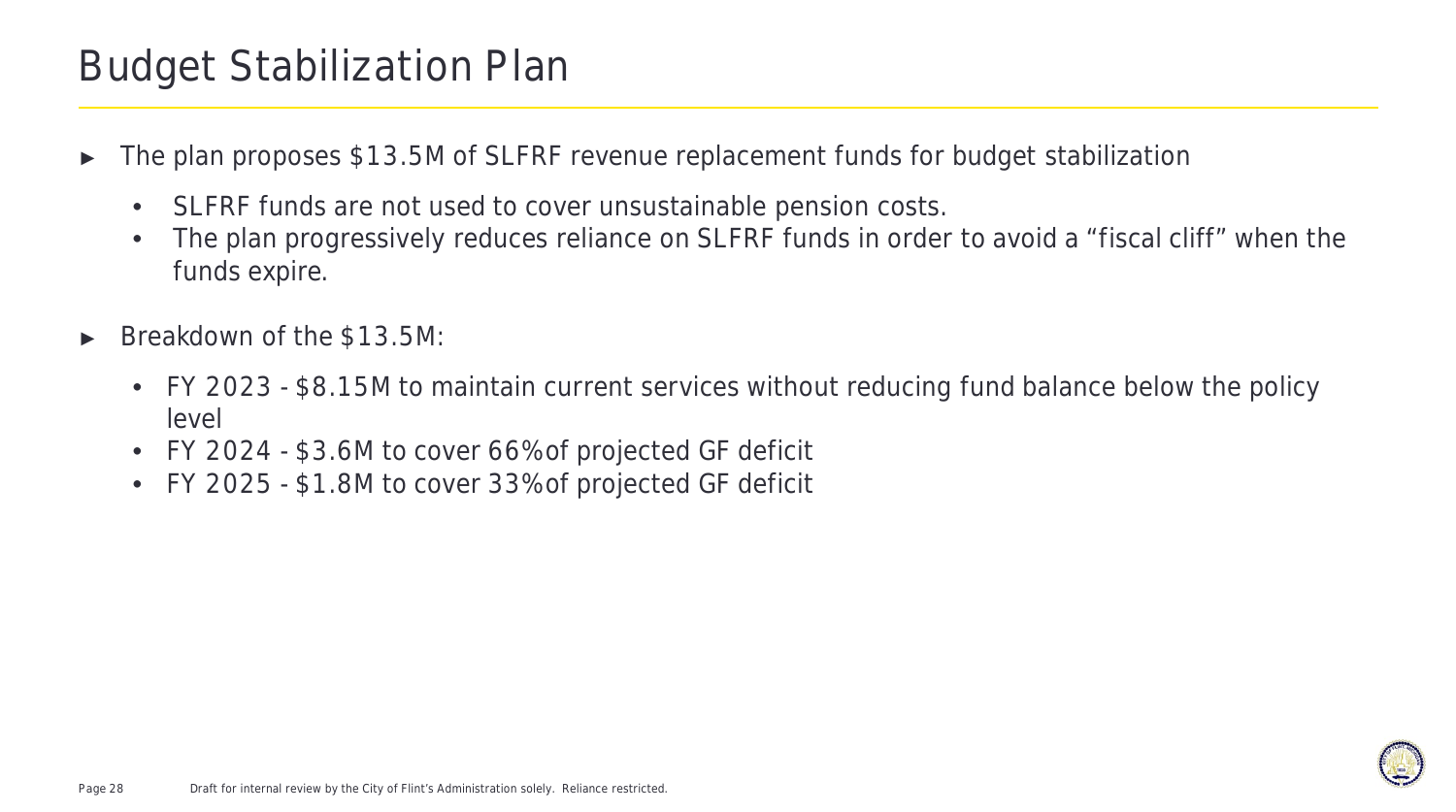# Agenda

- ▶ About the Plan
- ▶ Introduction to ARPA
- ▶ COVID Impact
- $\blacktriangleright$  Timeline
- ▶ Guiding Principles for Use of ARPA Funds
- Financial Blueprint
- **Funding Priorities**
- ▶ Summary / Call to Action

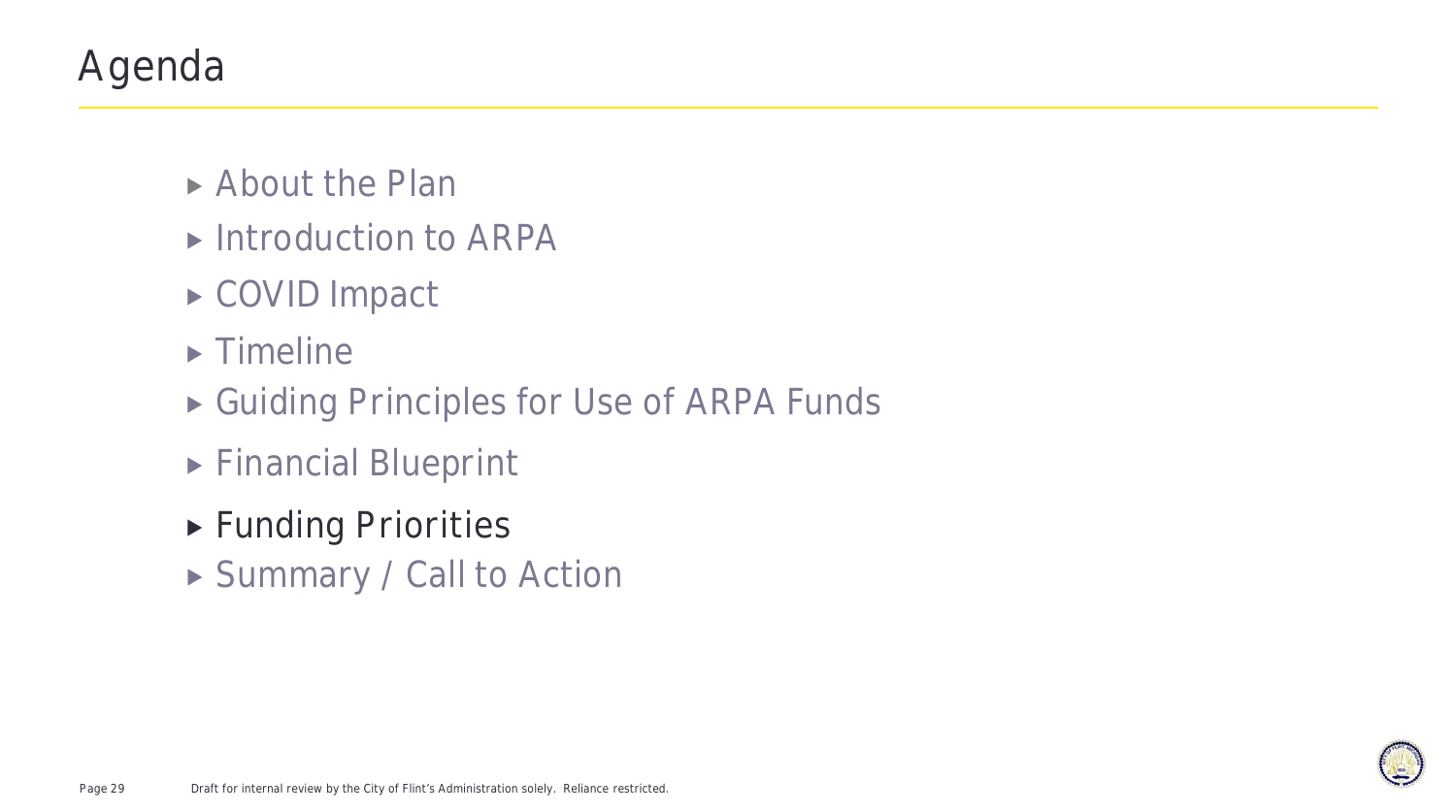### **ARPA Community Priorities**



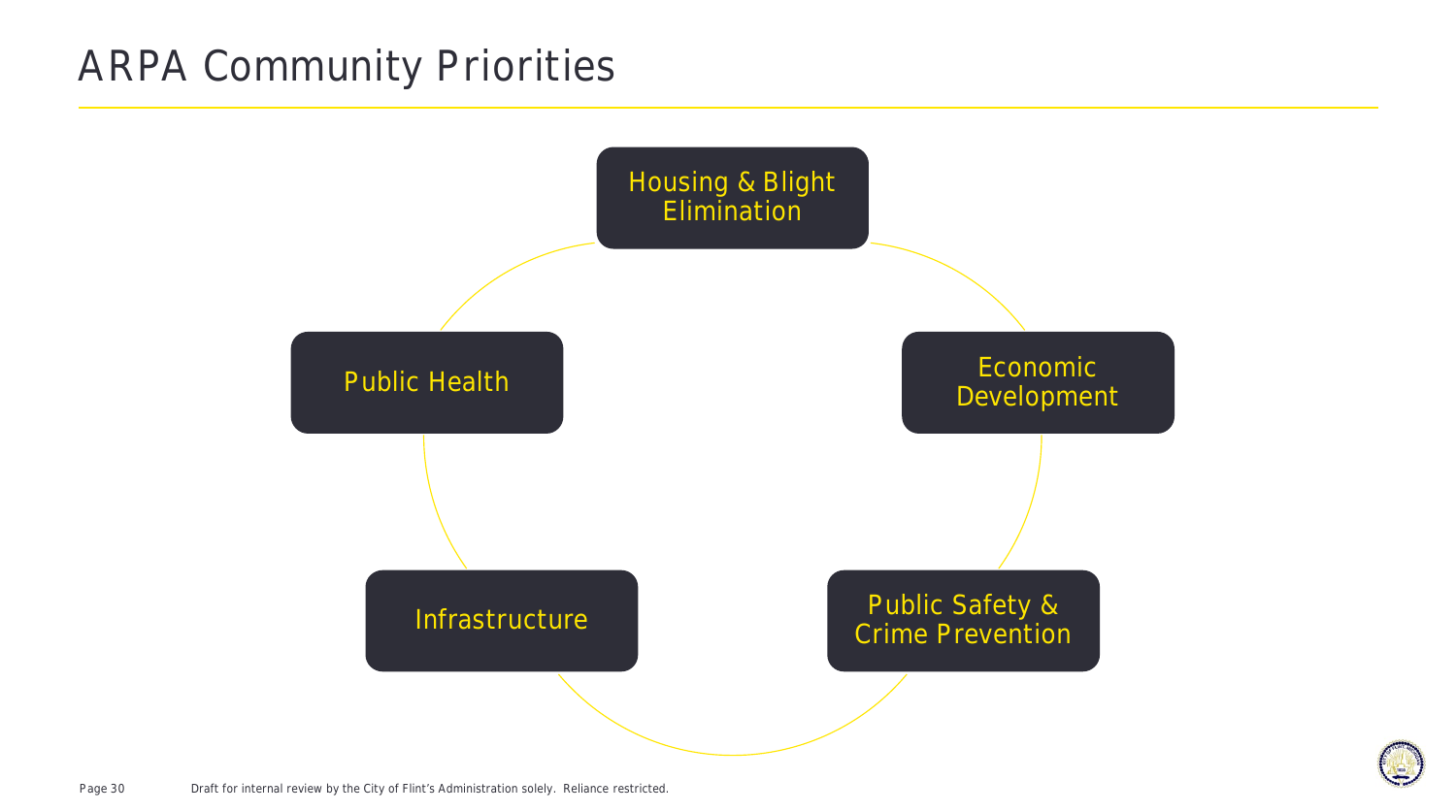The City of Flint provided residents with several opportunities to provide input on the priorities for use of American Rescue Plan funding.

The City conducted a resident survey

In addition, the Mayor hosted four public input sessions at various locations around the city:

**1.Thursday, February 17**: Mott Community College Event Center **2.Tuesday, February 22**: Sylvester Broome Empowerment Village **3.Thursday, March 3**: Accelerated Learning Academy (old Scott School) **4.Tuesday, March 8**: Insight Institute of Neurosurgery & Neuroscience (IINN)

The following slides show the survey results and summarize input received at the public sessions.

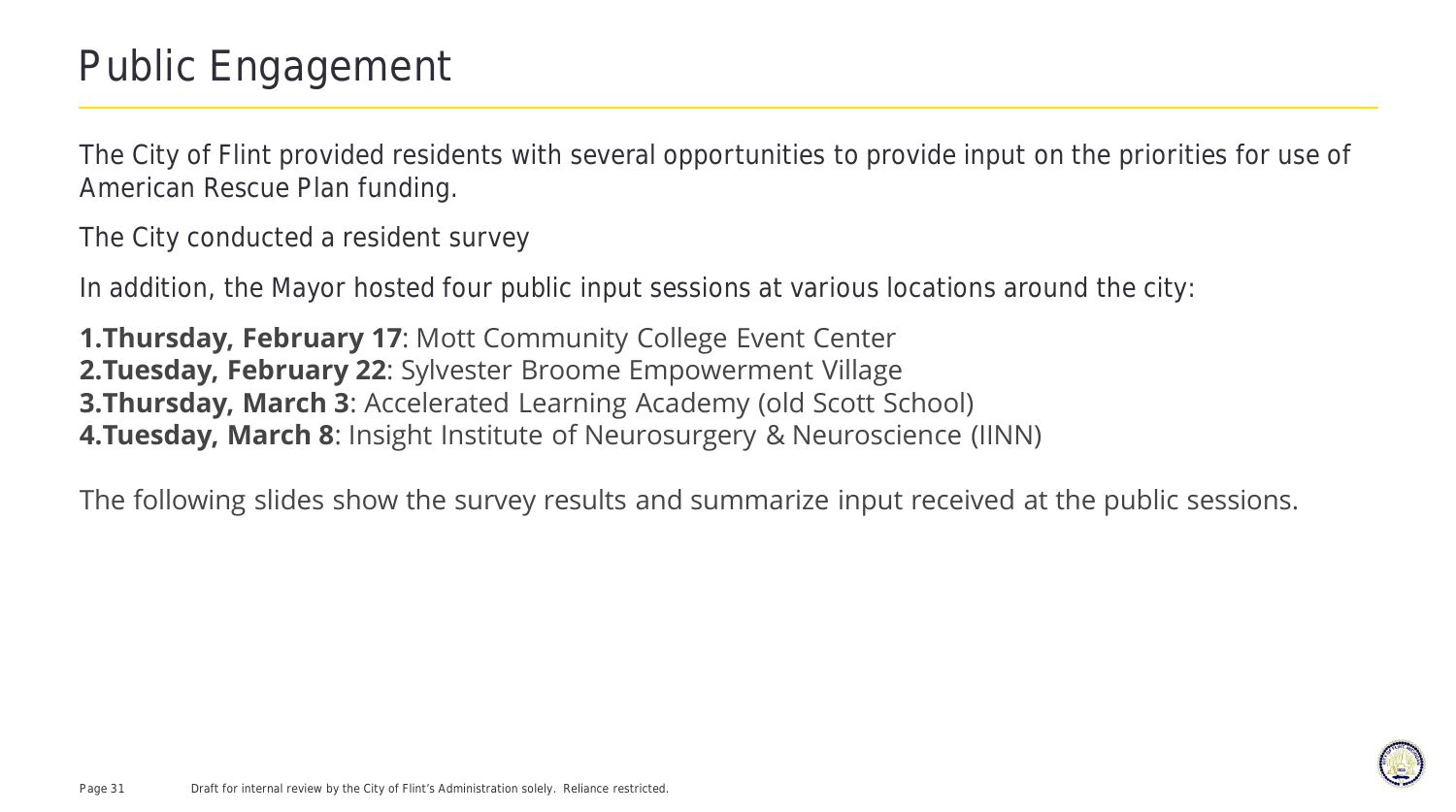# **Resident Survey: Highest Priority Projects**

Answered: 182 Skipped: 11



|                                                | $\overline{\phantom{a}}$<br>$\mathbf{v}$<br>1 | $\overline{2}$ | $\blacktriangledown$ 3<br>▼ | ▼<br>4 | 5<br>▼ | <b>TOTAL Y</b> | SCORE $\blacktriangledown$ |
|------------------------------------------------|-----------------------------------------------|----------------|-----------------------------|--------|--------|----------------|----------------------------|
| Economic development & blight elimination<br>▼ | 36.26%                                        | 27.49%         | 12.87%                      | 16.37% | 7.02%  |                |                            |
|                                                | 62                                            | 47             | 22                          | 28     | 12     | 171            | 3.70                       |
| Safety & crime prevention<br>▼                 | 27.49%                                        | 31.58%         | 17.54%                      | 11.70% | 11.70% |                |                            |
|                                                | 47                                            | 54             | 30                          | 20     | 20     | 171            | 3.51                       |
| Homeowners<br>$\overline{\phantom{a}}$         | 13.02%                                        | 8.88%          | 24.26%                      | 24.85% | 28.99% |                |                            |
|                                                | 22                                            | 15             | 41                          | 42     | 49     | 169            | 2.52                       |
| Infrastructure<br>$\overline{\phantom{a}}$     | 6.59%                                         | 20.36%         | 22.16%                      | 26.95% | 23.95% |                |                            |
|                                                | 11                                            | 34             | 37                          | 45     | 40     | 167            | 2.59                       |
| Public health<br>$\overline{\phantom{a}}$      | 18.34%                                        | 11.24%         | 23.08%                      | 18.34% | 28.99% |                |                            |
|                                                | 31                                            | 19             | 39                          | 31     | 49     | 169            | 2.72                       |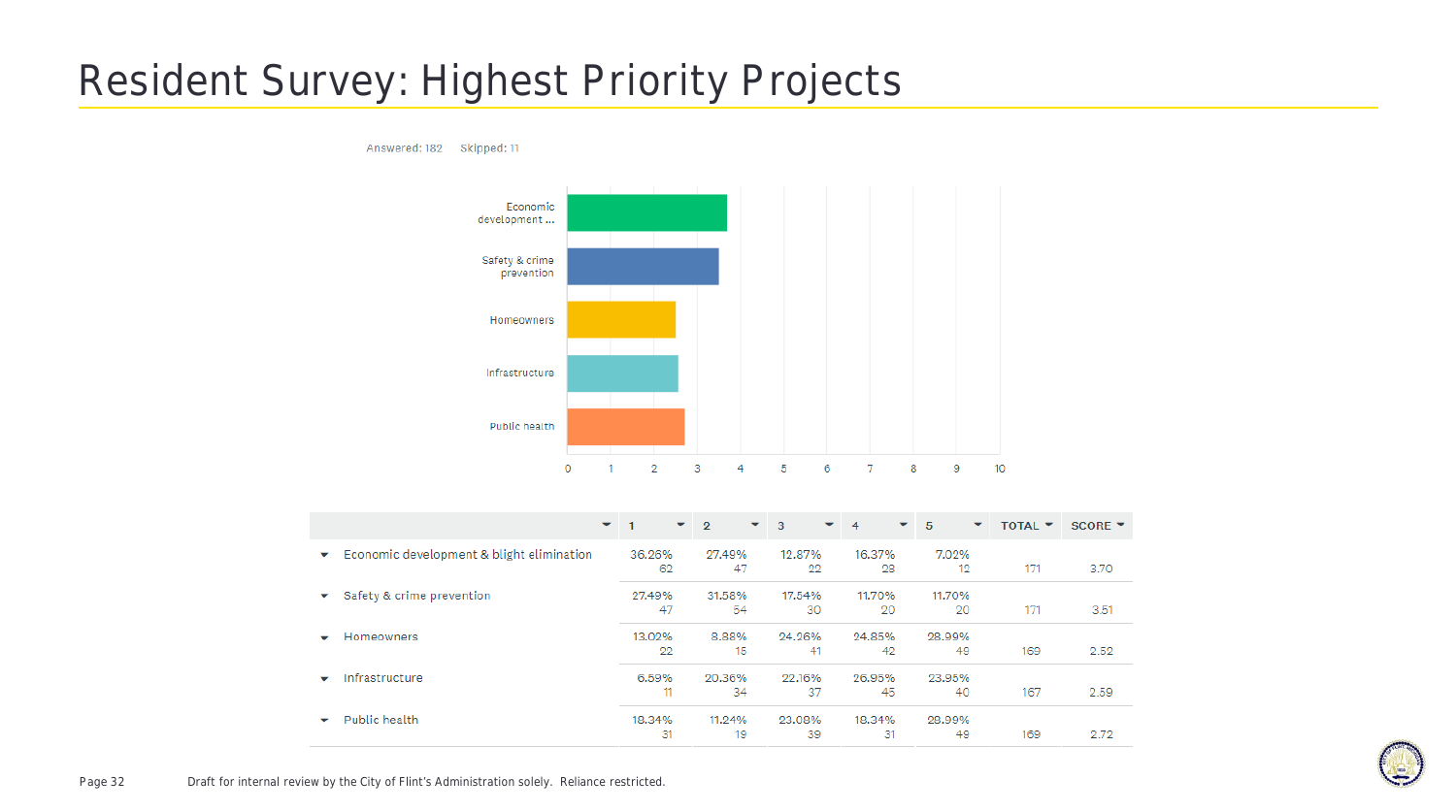# **Community Input**

### **Blight & Housing**

- Improve neighborhood landscaping
- Renters are not getting sufficient support from their landlords when it comes to maintaining their homes
- Residents cannot afford the cost of necessary home repairs

### **Economic Development**

- Improve residents access to childcare
- Aid at-risk youth and address issues that may have been exacerbated from the pandemic

### **Public Safety**

- Hire additional police officers
- Increase policing and penalties on squatters and thieves who inhabit and steal from blighted structures
- Increased presence of security cameras
- Add speedbumps on highly trafficked streets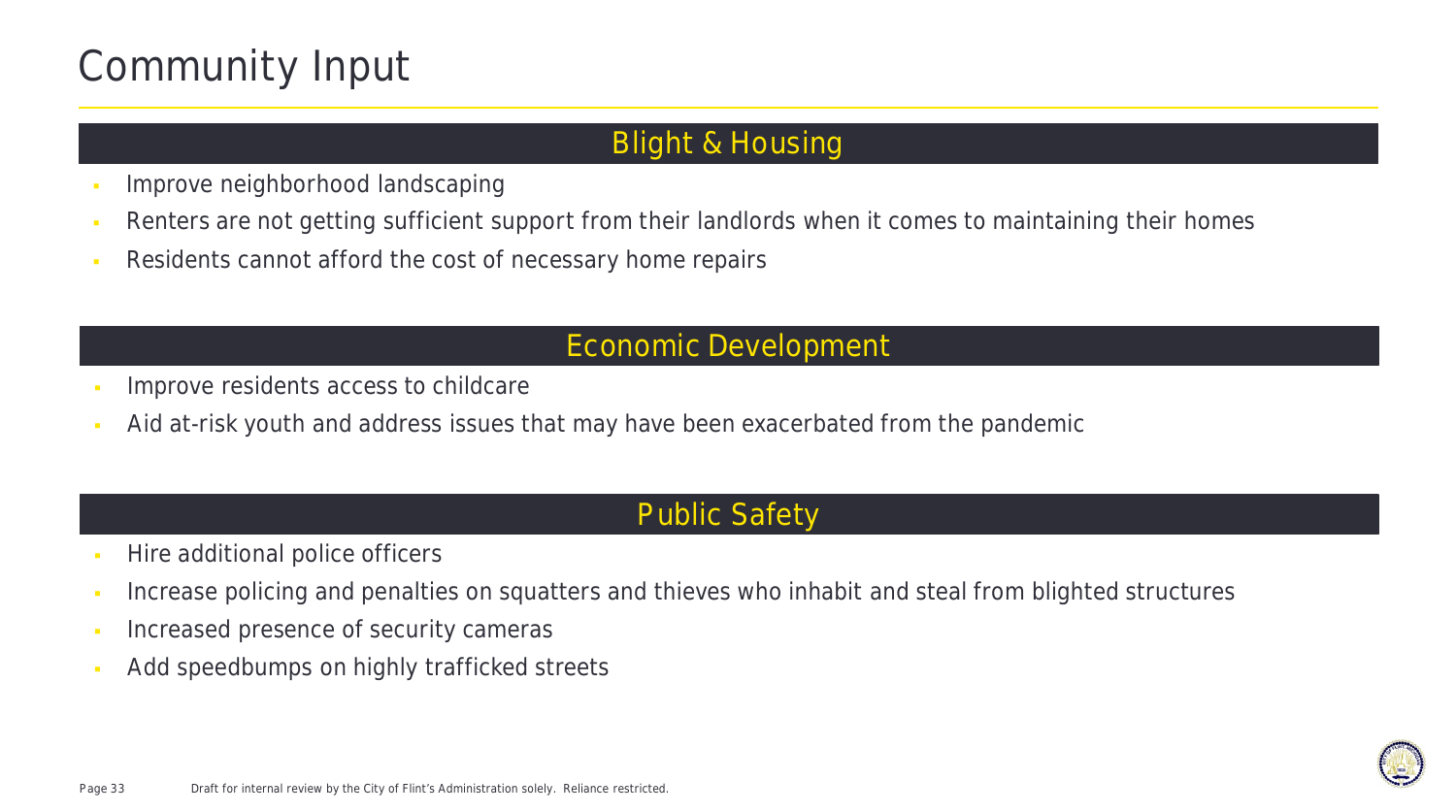# **Community Input**

### **Infrastructure**

- Sidewalk repair and ADA compliant crossings
- Updated playgrounds
- Water and sewer infrastructure upgrades

### **Public Health**

- Access to mental healthcare
- Expanded accessibility for individuals with disabilities
- Urban farming projects to increase public health and access to healthy food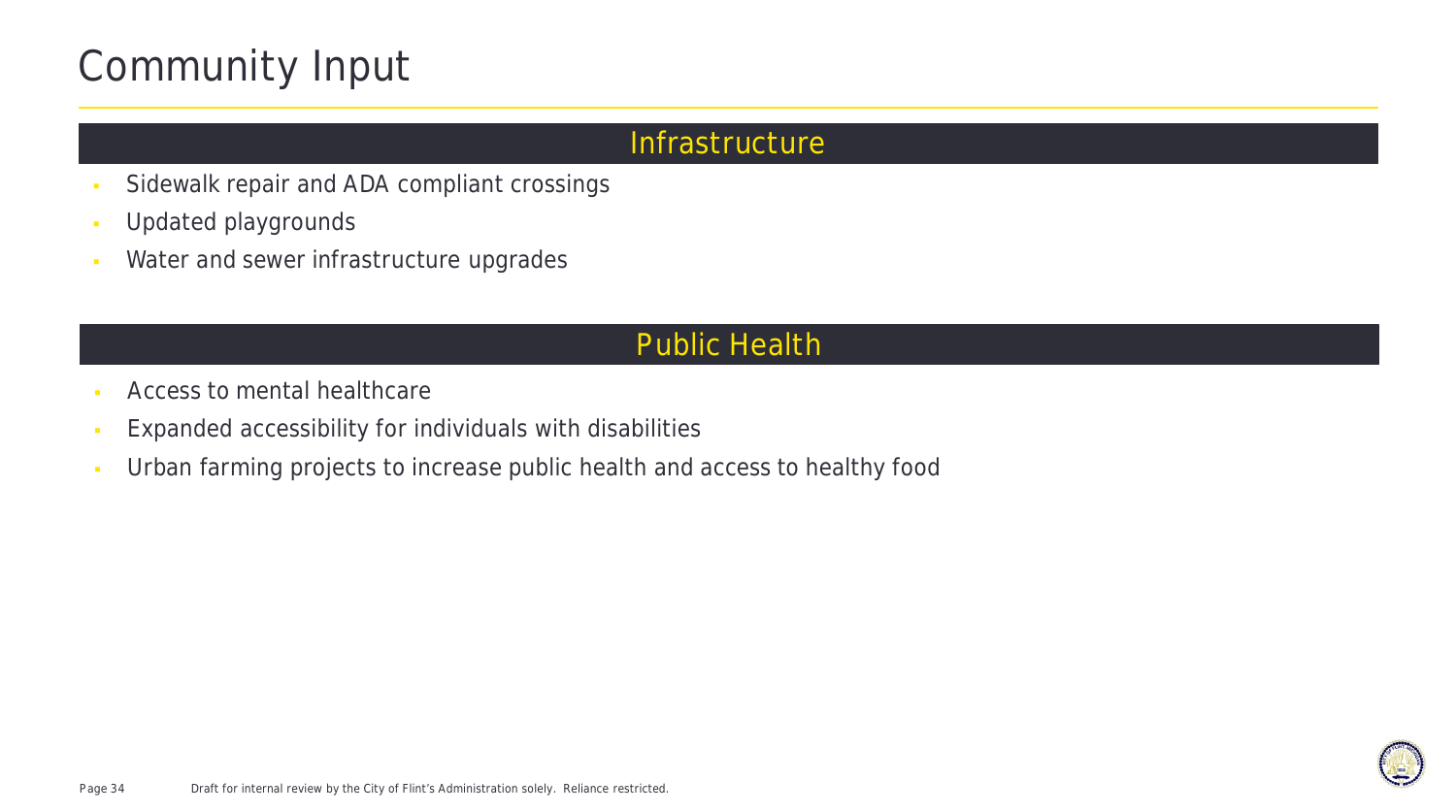# Project Evaluation Rubric

|                                             |                                                                            |                                                                                           |                                                                           | (\$)                                                                               |                                              |                                                                                                  | ılı                                                                                                    |                                                                                       |
|---------------------------------------------|----------------------------------------------------------------------------|-------------------------------------------------------------------------------------------|---------------------------------------------------------------------------|------------------------------------------------------------------------------------|----------------------------------------------|--------------------------------------------------------------------------------------------------|--------------------------------------------------------------------------------------------------------|---------------------------------------------------------------------------------------|
| <b>Score</b>                                | <b>Eligibility</b>                                                         | <b>Timeline/Feasibility</b>                                                               | <b>Alignment with</b><br><b>Recovery Plan Goals Recurring Cost</b>        | <b>One-Time vs.</b>                                                                | <b>Collaboration</b><br>and Leverage         | <b>Sustainability</b>                                                                            | <b>Equity</b>                                                                                          | <b>Outcomes/</b><br><b>Evidence</b>                                                   |
|                                             | Does not meet<br><b>ARPA</b> guidelines                                    | Low confidence that funds<br>can be obligated by Dec.<br>2024 expended by Dec.<br>2026    | The project does not<br>align with Recovery Plan<br>goals                 | Creates future<br>financial<br>obligations that<br>are not offset                  | Leverage has not<br>been secured             | No impact or<br>negative impact<br>on the<br>environment,<br>climate change<br>mitigation        | Project does not<br>promote equity or<br>potentially<br>exacerbates<br>inequities                      | Outcomes of the<br>project are not well<br>defined<br>or measurable                   |
| $\overline{\mathsf{S}}$<br>edi<br><b>SI</b> | Likely meets<br><b>ARPA</b><br>quidelines; may<br>require<br>modifications | Medium confidence that<br>funds can be obligated by<br>Dec. 2024 expended by<br>Dec. 2026 | The project aligns<br>moderately with at least<br>one Recovery Plan goal  | Pilot or other<br>project that could<br>create pressure on<br>future budgets       | Some leverage<br>has been secured            | Has potential<br>positive impact<br>on the<br>environment,<br>climate change<br>mitigation       | Project generally<br>promotes equity, but project are defined<br>does not achieve<br>specific outcomes | Outcomes of the<br>but not backed by<br>strong evidence                               |
| E<br>6<br>5                                 | <b>Clearly meets</b><br><b>ARPA</b><br>Guidelines                          | High confidence that funds<br>can be obligated by Dec.<br>2024 expended by Dec.<br>2026   | The project aligns<br>strongly with one or<br>more Recovery Plan<br>goals | One-time cost or<br>project that will<br>generate offsetting<br>savings or revenue | Meets significant<br>leverage (4-1<br>ratio) | Has positive and<br>measurable<br>impacts on the<br>environment,<br>climate change<br>mitigation | Project promotes<br>specific equitable<br>outcomes                                                     | Outcomes of the<br>project are<br>clearly defined and<br>backed by strong<br>evidence |

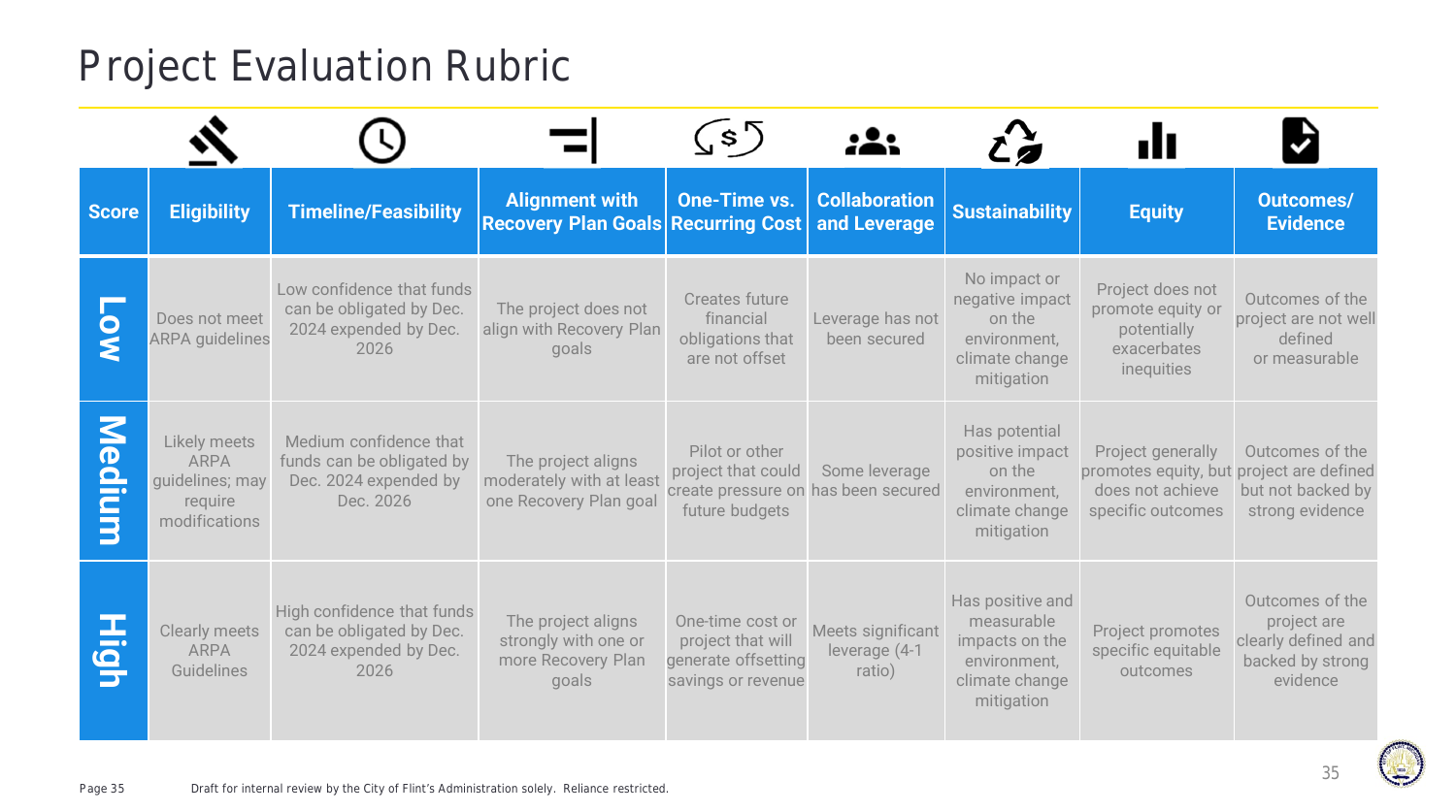# Breakdown of the New Community Investment Categories



■ Housing & Blight Elimination

- **Economic Development**
- **Public Safety**
- **Public Health**
- $\blacksquare$ Infrastructure

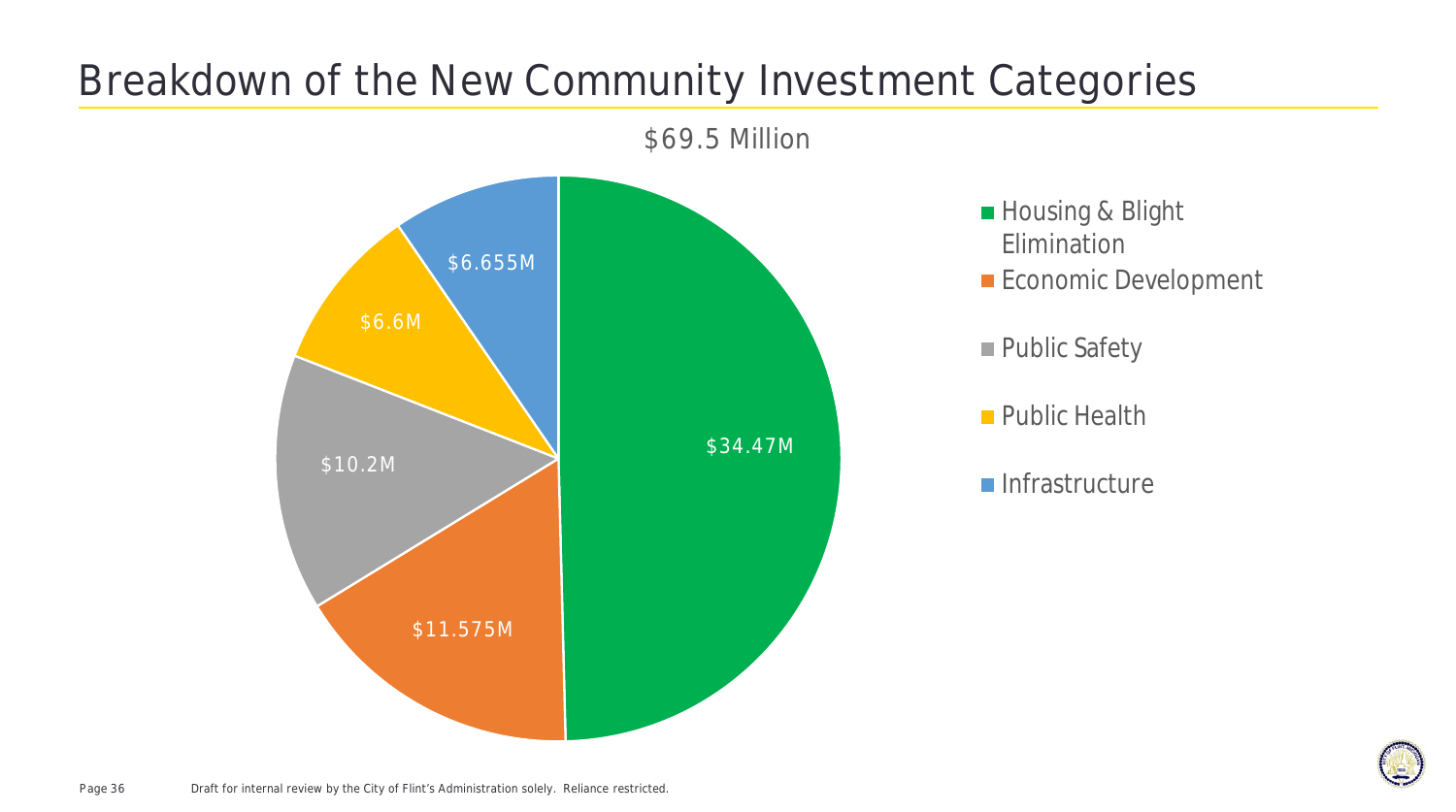# **Housing & Blight Elimination**

### Desired Outcomes and Strategy

- ► Decrease in blighted structures throughout the city
- ► Decreased migration out of Flint
- ► Increased property values
- ► More diverse housing options

- ► Targeted demolition projects
- ► Incentivize residents and developers to develop and rehabilitate properties
- ► Improve coordination between planning process and project implementation
- ► Improve financial literacy among residents and developers
- ► Increase mixed use and affordable housing development
- ► Repurpose vacant lots for food production and other uses
- ► Reduce redevelopment obstacles for residents and developers

- ► Population growth
- ► More available housing units at affordable and market rate price levels
- ► Increased property values
- ► Higher homeownership rates
- ► Decreased homelessness
- ► Reduced number of vacant and abandoned structures
- ► Increased number of community farms and gardens

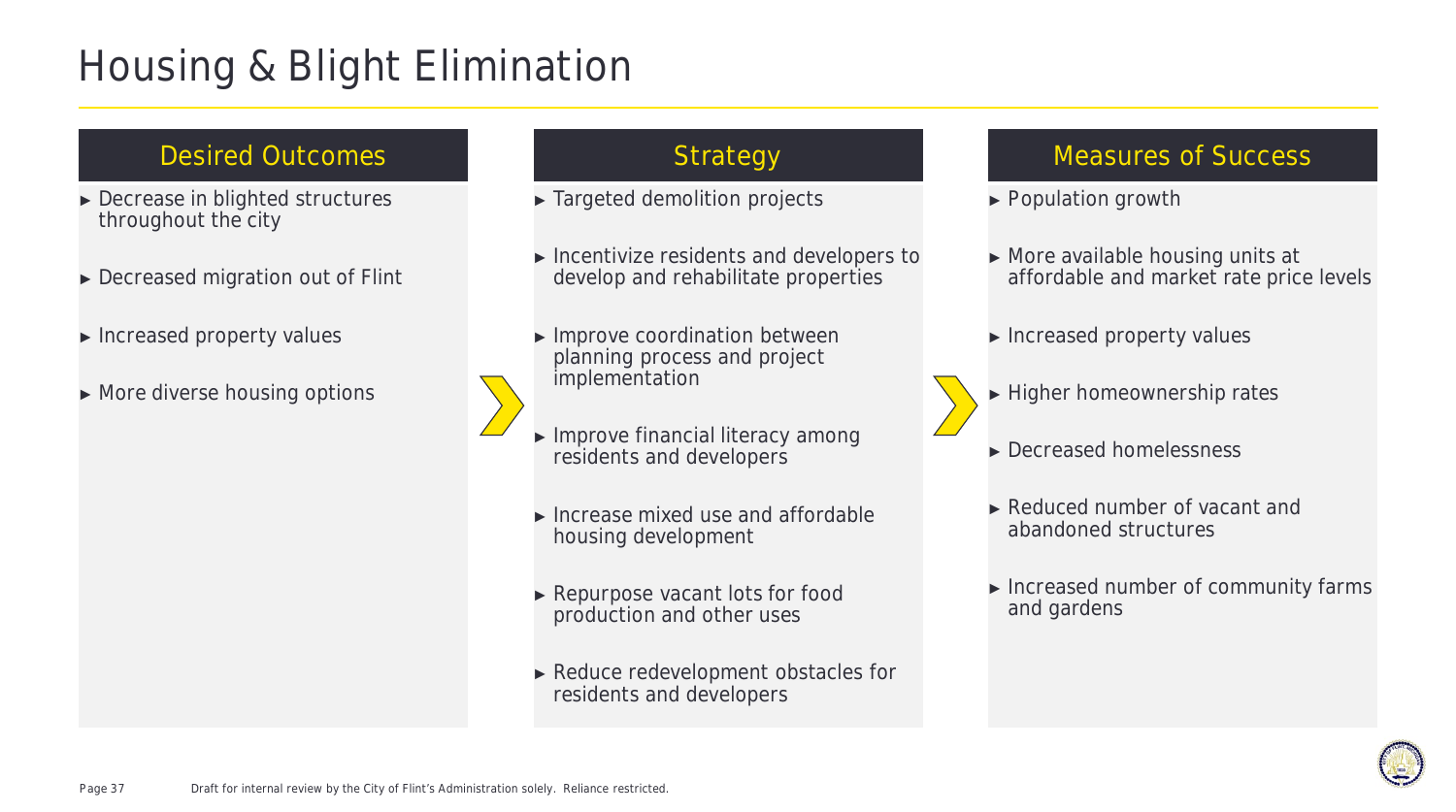| Project                                              | Cost                                                           |
|------------------------------------------------------|----------------------------------------------------------------|
| Demolition of condemned properties                   | \$16,000,000 * These funds have been approved by City Council. |
| City cleanup                                         | \$2,820,000                                                    |
| Grants for alternative uses of vacant lots           | \$500,000                                                      |
| Financial literacy training                          | \$50,000                                                       |
| Home repair & improvement grants                     | \$2,000,000                                                    |
| Gap Financing for residential and mixed-use projects | \$3,400,000                                                    |
| Foreclosure avoidance                                | \$1,000,000                                                    |
| Water bill relief                                    | \$8,600,000                                                    |
| Planting street trees                                | \$100,000                                                      |
| <b>Total</b>                                         | \$34,470,000                                                   |

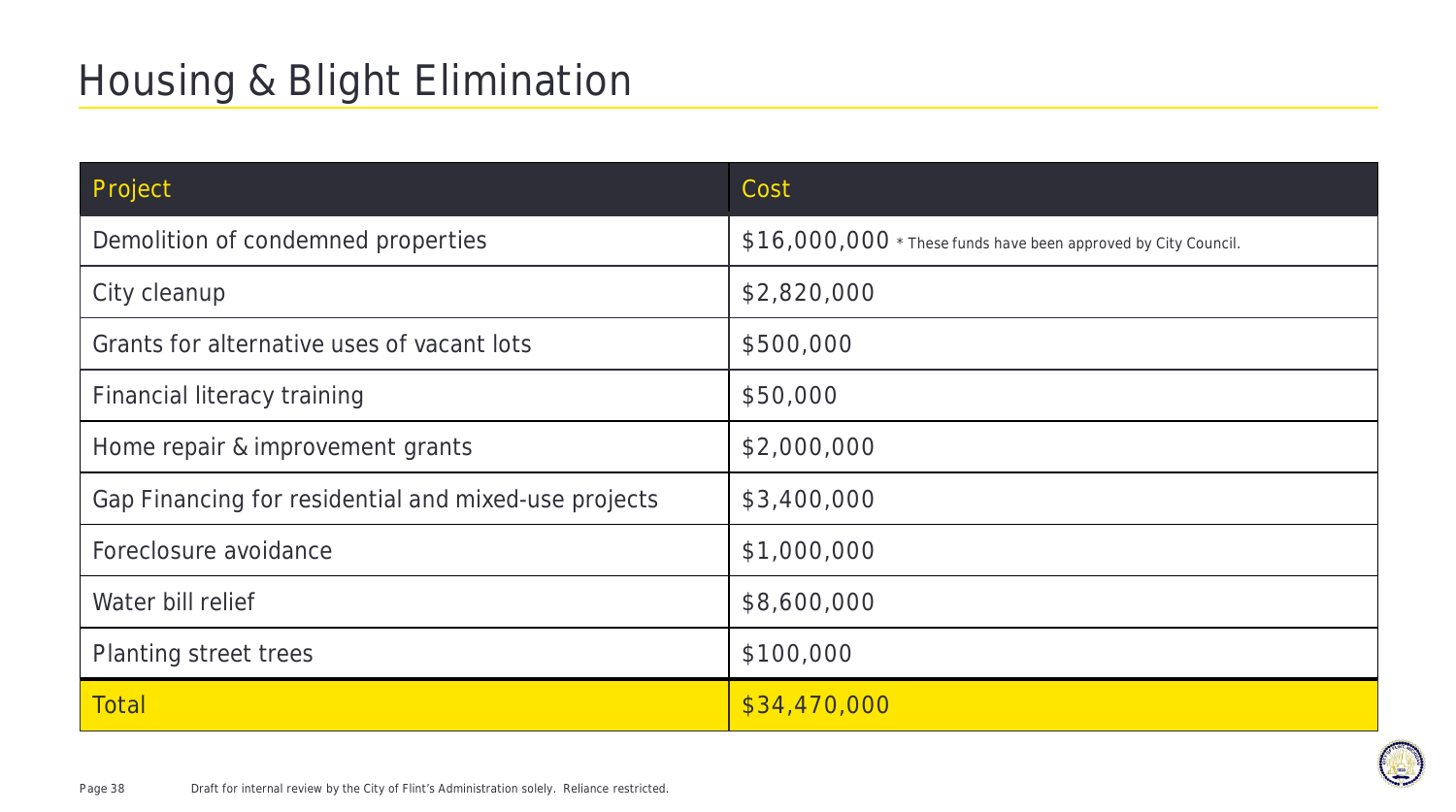### Economic Development

### Desired Outcomes and The Strategy

- ► More viable commercial districts
- ► Increased employment opportunities, in particular in green technology, health technology, etc.
- ► More businesses locating and expanding in Flint
- ► Growing economy that improves quality of life for residents

- ► Support small businesses
- ► Develop industrial sites
- ► Streamline development plans review process
- ► Enhance business districts
- ► Incubate business start-ups

- ► Jobs created
- ► Private investment in the city
- ► Increased employment in living wage jobs
- ► Increased population
- ► Lower commercial vacancy rates
- ► Increase in labor force participation rate
- ► Number of new businesses created
- ► Increased property values

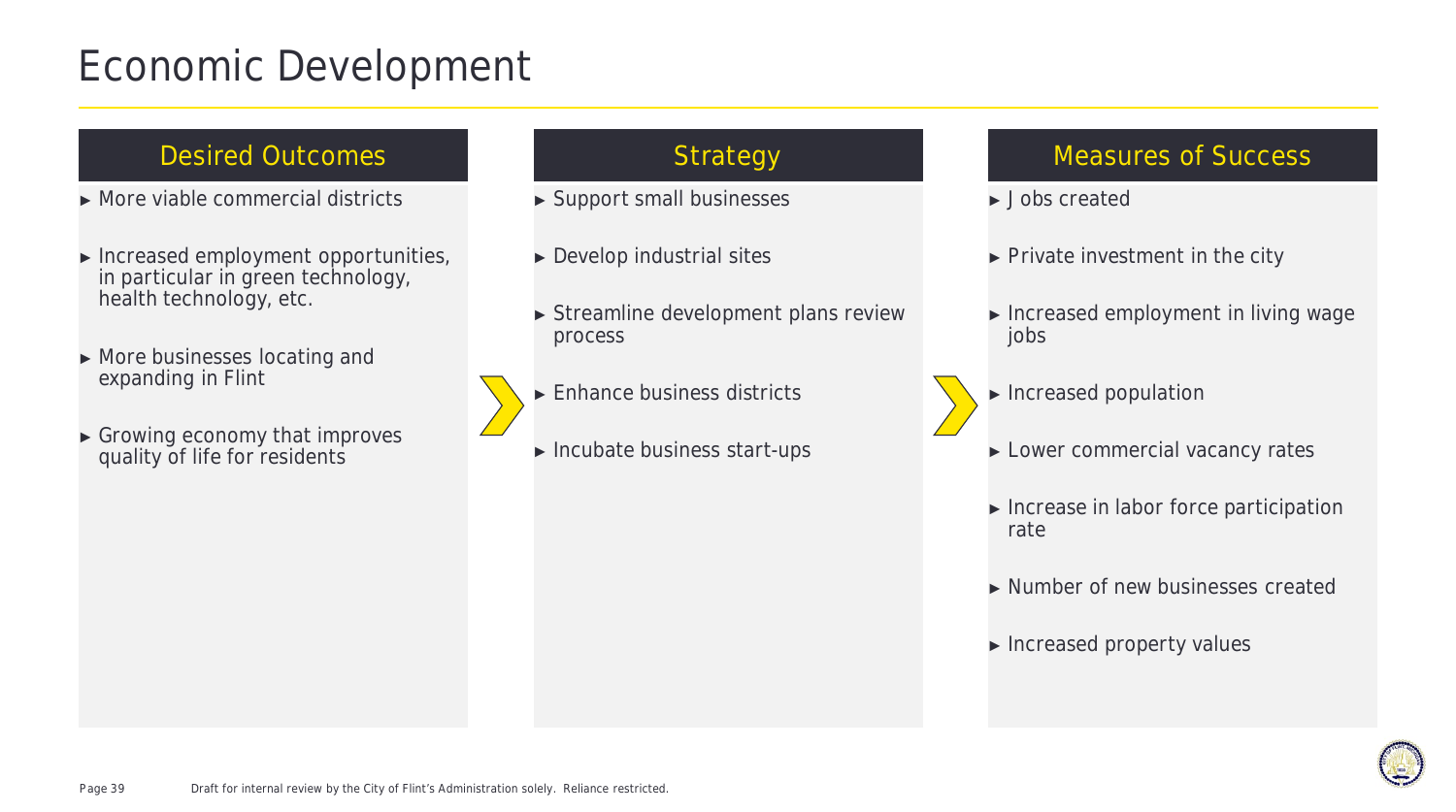| Project                                            | Cost         |
|----------------------------------------------------|--------------|
| Facade and building improvement grants             | \$5,000,000  |
| Small business improvement loan fund               | \$375,000    |
| Industrial site development                        | \$3,250,000  |
| Property disposition                               | \$350,000    |
| Streamline development plans review and permitting | \$600,000    |
| Reactivate Oak Business Center                     | \$1,500,000  |
| Small business grant program                       | \$500,000    |
| <b>Total</b>                                       | \$11,575,000 |

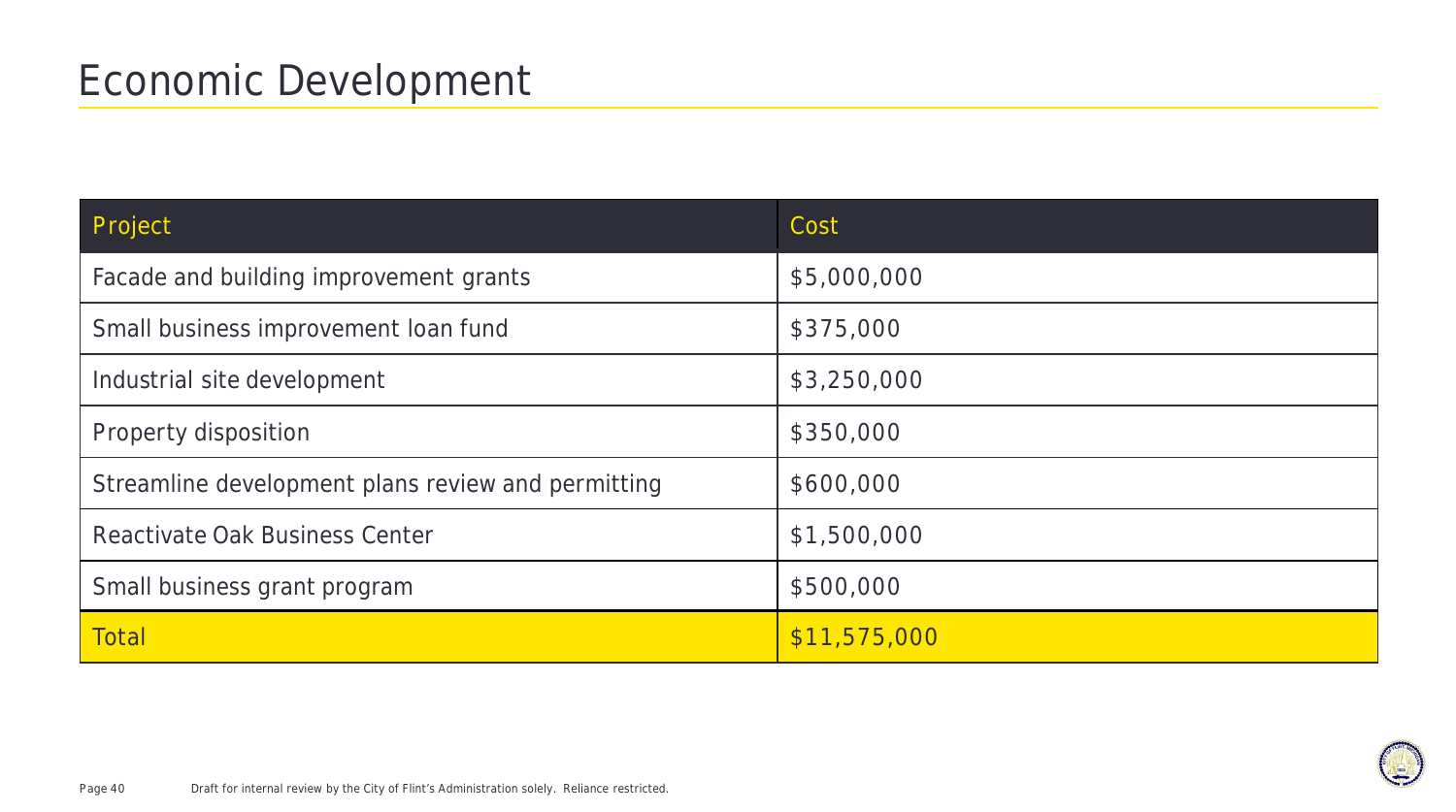### Public Safety & Crime Prevention

### Desired Outcomes and The Strategy

- ► Lower crime rate
- ► Reduced gang activity
- ► Reduced juvenile crime
- ► Improved pedestrian safety

- ► Fill police vacancies
- ► Gun reduction initiative
- ► Solve cold cases
- ► Youth enrichment programs
- ► Mediate neighborhood disputes to interrupt violence
	- ► Improve street lighting
	- ► Deter reckless driving habits

- ► Reduction in gun-involved crimes
- ► Reduction in violent crime rate
- ► Decrease in juvenile crimes
- ► Decrease in pedestrian involved accidents
- ► Reduction in speeding complaints
- ► Police officer vacancy rate
- ► Increase in camera aided arrests
- ► Reduction of crime in highest crime areas
- ► Increase in clearance rate

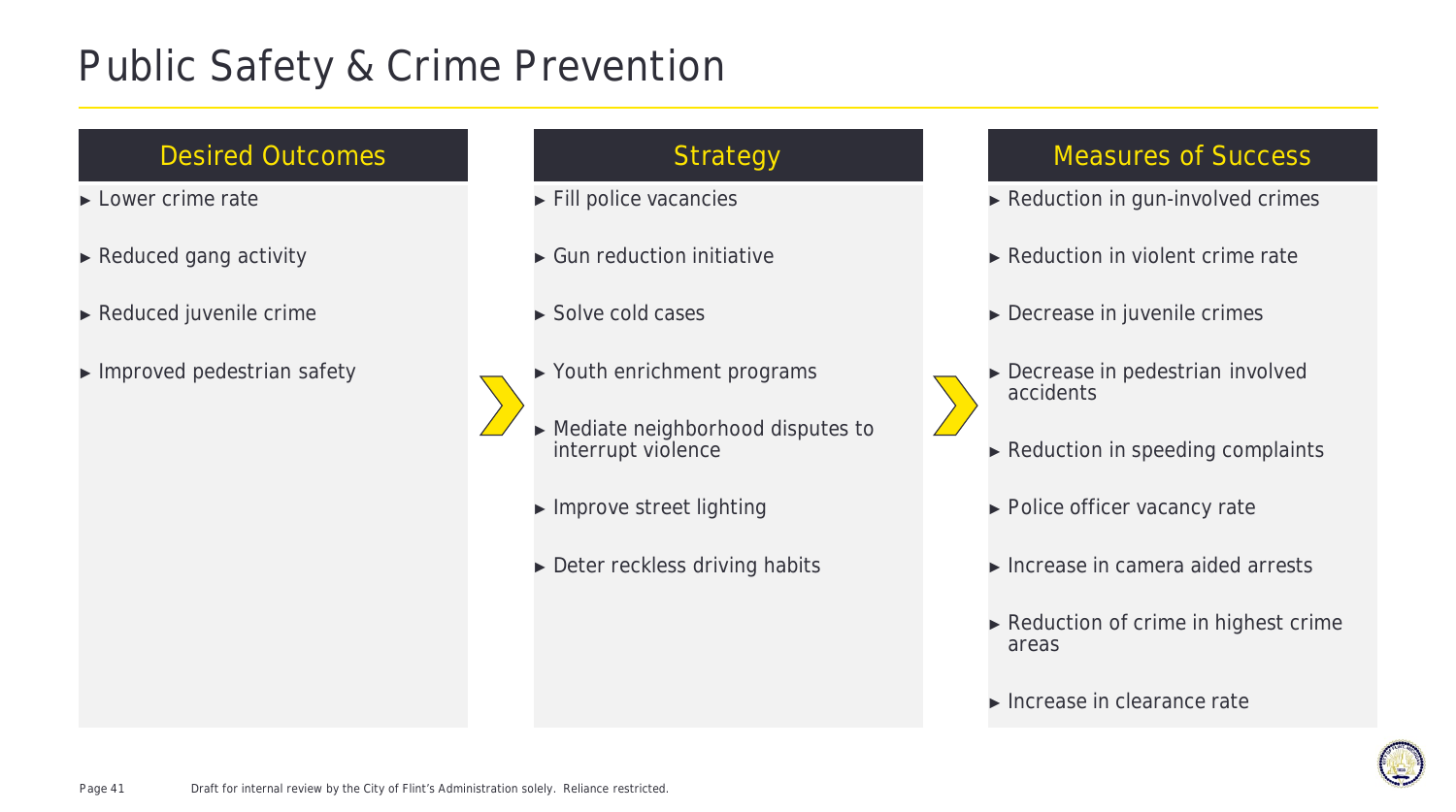# **Public Safety**

| Project                           | Cost         |
|-----------------------------------|--------------|
| Police and Fire hiring bonuses    | \$600,000    |
| Police and Fire training          | \$100,000    |
| Additional surveillance cameras   | \$300,000    |
| Replace Police and Fire vehicles  | \$450,000    |
| <b>Witness Protection Program</b> | \$300,000    |
| Cold case backlog                 | \$350,000    |
| <b>Street lighting</b>            | \$2,800,000  |
| Youth enrichment pilot            | \$3,500,000  |
| Violence interrupter pilot        | \$1,000,000  |
| Gun bounty program                | \$350,000    |
| Pedestrian safety                 | \$200,000    |
| 911 Assessment                    | \$250,000    |
| <b>Total</b>                      | \$10,200,000 |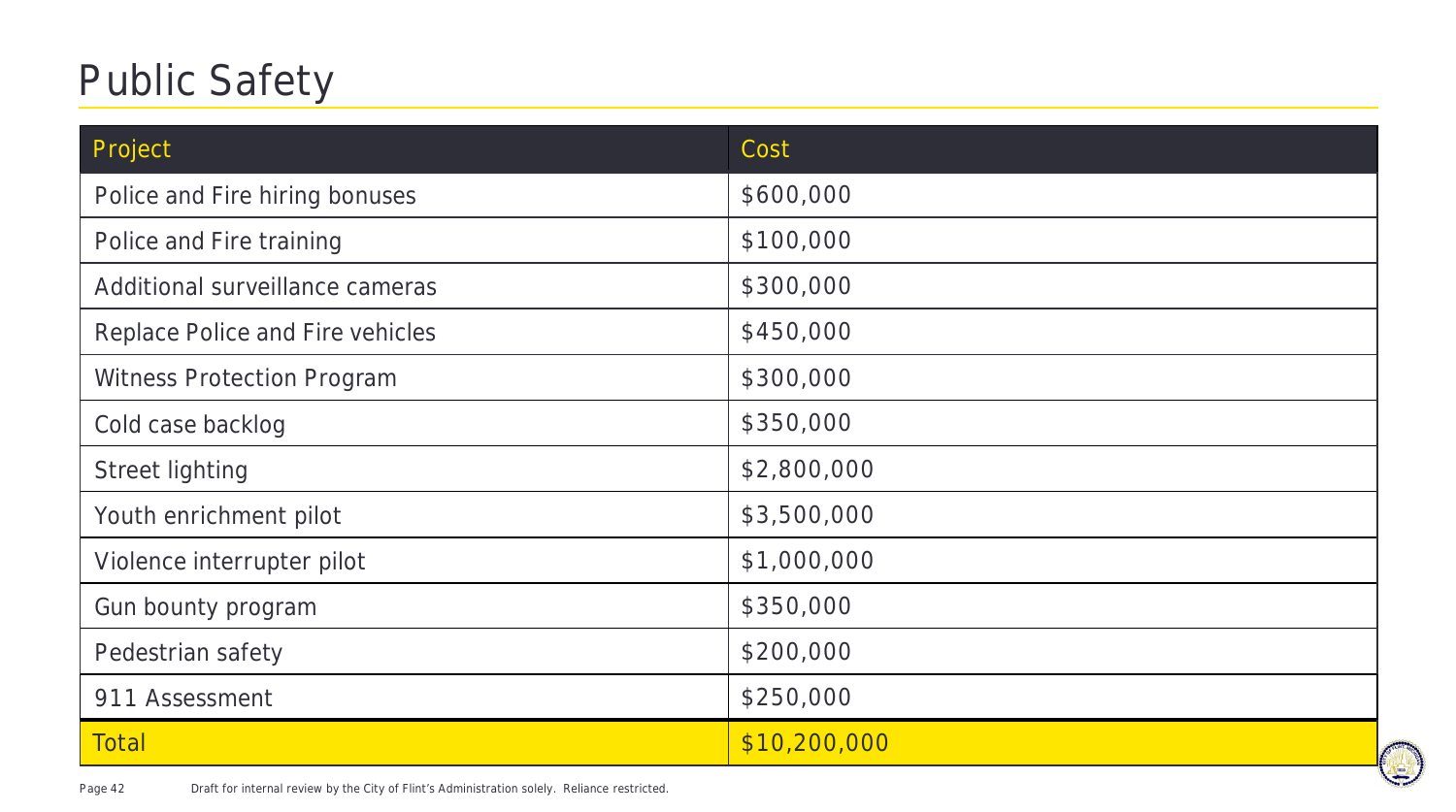### Public Health

### Desired Outcomes and The Strategy

- ► Improved youth mental health and decision making
- ► Increased access to recreation facilities for the community
- ► Improved building accessibility
- ► Increased access to healthy food options
- ► Improved community mental health

- ► Provide financial support to the public health office
- ► Provide funding for a community center to be accessible to all and offer youth programs
- ► Ensure residents have access to clean water and nutritious foods

- ► Decrease in juvenile crimes
- ► Levels of community center participation
- ► Decreased public complaints relating to water
- ► Decrease in emergency room visits and emergency responses for mental health and substance abuse

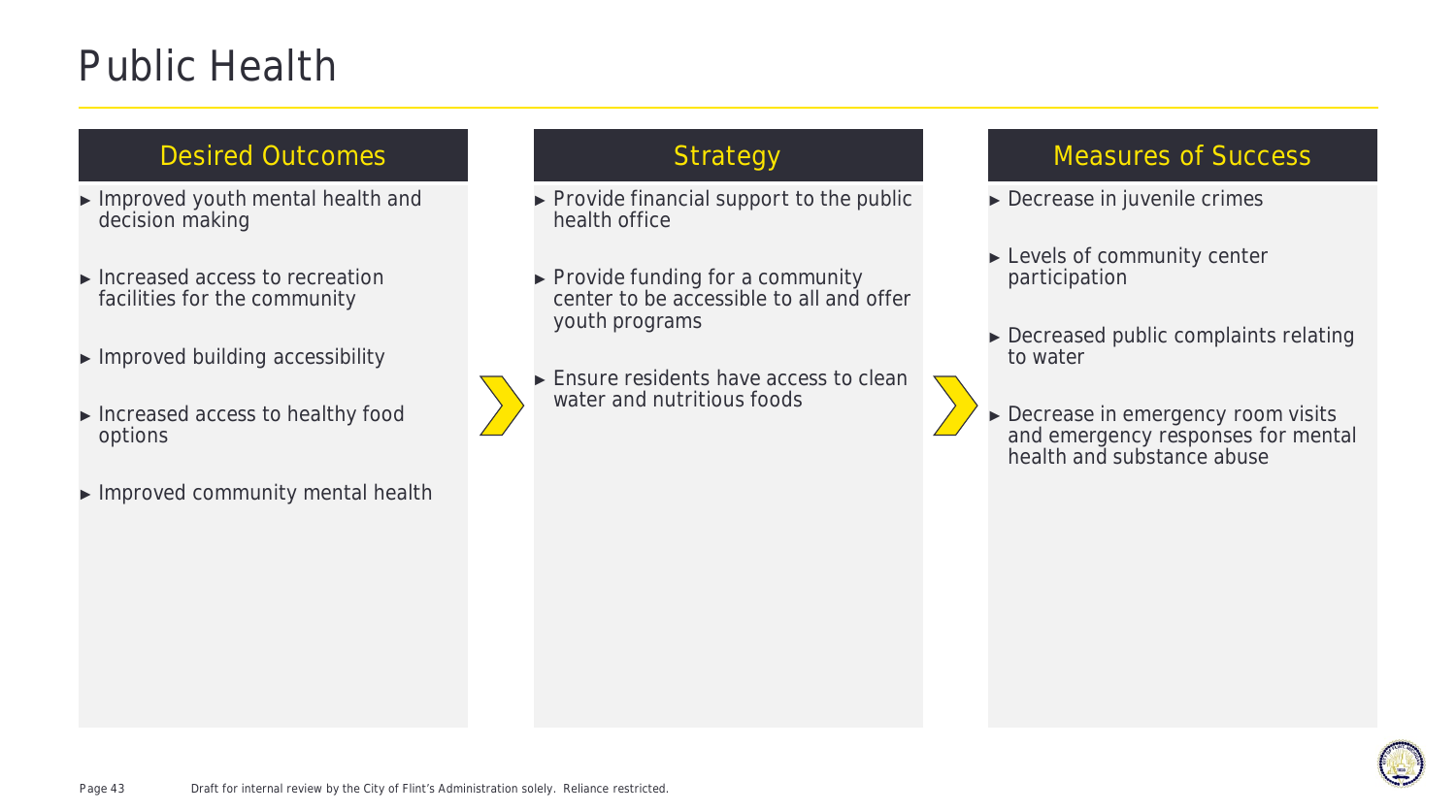| Project                                                | Cost        |
|--------------------------------------------------------|-------------|
| Ongoing support for the City Public Health Office      | \$1,250,000 |
| Improve community centers and city parks               | \$2,900,000 |
| Funding to extend water and food donation help centers | \$450,000   |
| Increasing food access                                 | \$1,000,000 |
| Mental health referrals and services                   | \$1,000,000 |
| <b>Total</b>                                           | \$6,600,000 |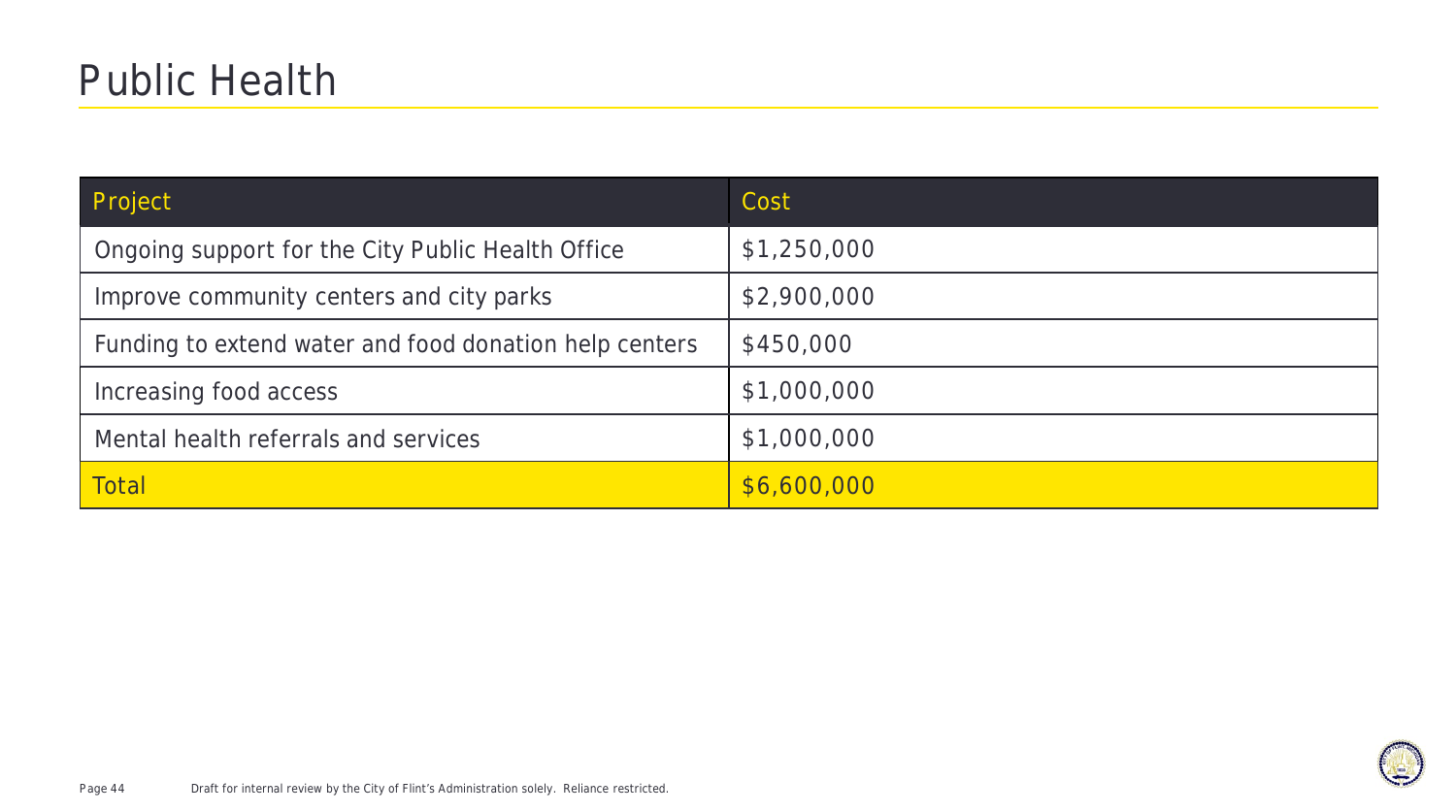### **Infrastructure**

### Desired Outcomes and The Strategy

- ► Increase worker safety
- ► Increase project efficiency
- ► Decrease the length of street closures and other general disruptions caused by infrastructure related activities
- ► Secure IIJA funding for water and sewer, transportation, broadband, EV, and other infrastructure projects

- ► Upgrade security measures
- ► Upgrade equipment
- ► Build capacity to plan and implement large-scale projects funded with state and IIJA grants

- ► Reduction of worker injuries
- ► Reduction in costs associated with projects
- ► Reduction in the number of repairs needed after an upgrade has occurred

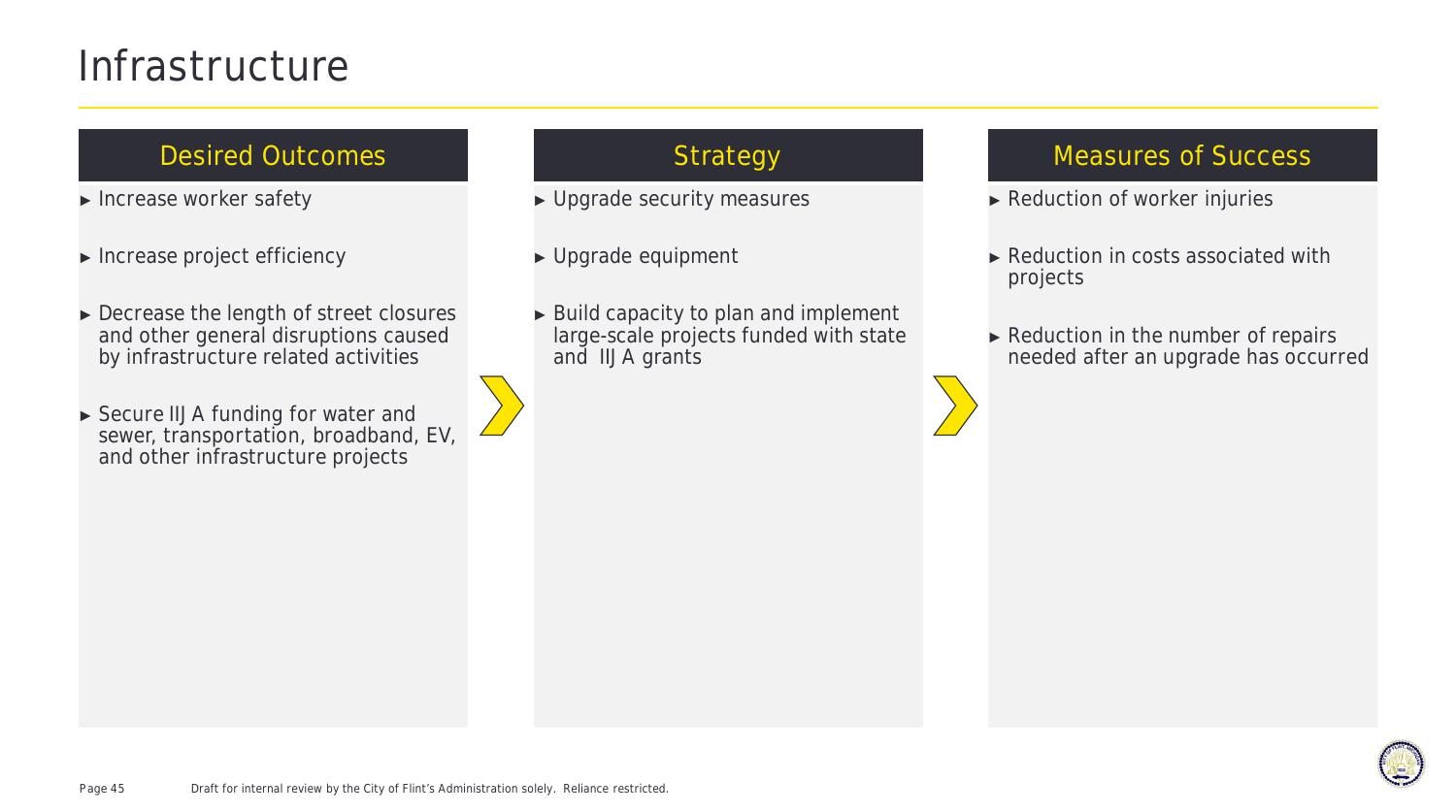# **Infrastructure**

| Project                                 | <b>Description</b>                                                                                                                                                                                         | Cost        |
|-----------------------------------------|------------------------------------------------------------------------------------------------------------------------------------------------------------------------------------------------------------|-------------|
| <b>Increased Security</b>               | For all locations to put in a camera system outside the building to have recording if people<br>break in.                                                                                                  | \$285,000   |
| Replace Water Main for Miller Road      | Council has approved \$1,873,634. Remaining funds are awaiting engineering resolution.                                                                                                                     | \$2,200,000 |
| Equipment for Storm Drain Repairs       | John Deere Mini- Excavator with Ditch Bucket to get into tight spots in doing storm drain<br>repairs and a trailer to move the excavator.                                                                  | \$150,000   |
| John Deere 332G Skid Steer              | John Deere 332G Skid Steer with manhole remover with front Brush.                                                                                                                                          | \$140,000   |
| Improved Lighting                       | LED Lighting for Water Buildings including Holloway Dam, Cedar Street Reservoir, 8West side<br>Reservoir, Water Treatment Plant, Kearsley Dam and at Water Pollution Center                                | \$170,000   |
| Material Coverage                       | Structures to cover sand, stone and dirt at different City locations.                                                                                                                                      | \$350,000   |
| Cement Power Screener/Crusher           | Power Screener/Crusher (mobile) to reuse our own cement and asphalt. By crushing them they<br>can be reused and save the money to send to a landfill and then the City would buy less stone<br>to be used. | \$370,000   |
| Water Treatment Plant Roof Repairs      | Repairs to the water treatment plant roof.                                                                                                                                                                 | \$20,000    |
| Excavator and Low Boy (Trailer)         | For sewer department to do large jobs                                                                                                                                                                      | \$320,000   |
| Heavy Duty Dump Truck to pull excavator | For sewer department to do large jobs                                                                                                                                                                      | \$150,000   |
| Addition to Maintenance Shop            | Addition to Maintenance Shop for more storage and update the building                                                                                                                                      | \$1,500,000 |
| Infrastructure Planning                 | Support for infrastructure planning and grant proposal development                                                                                                                                         | \$1,000,000 |
| <b>Total</b>                            |                                                                                                                                                                                                            | \$6,655,000 |

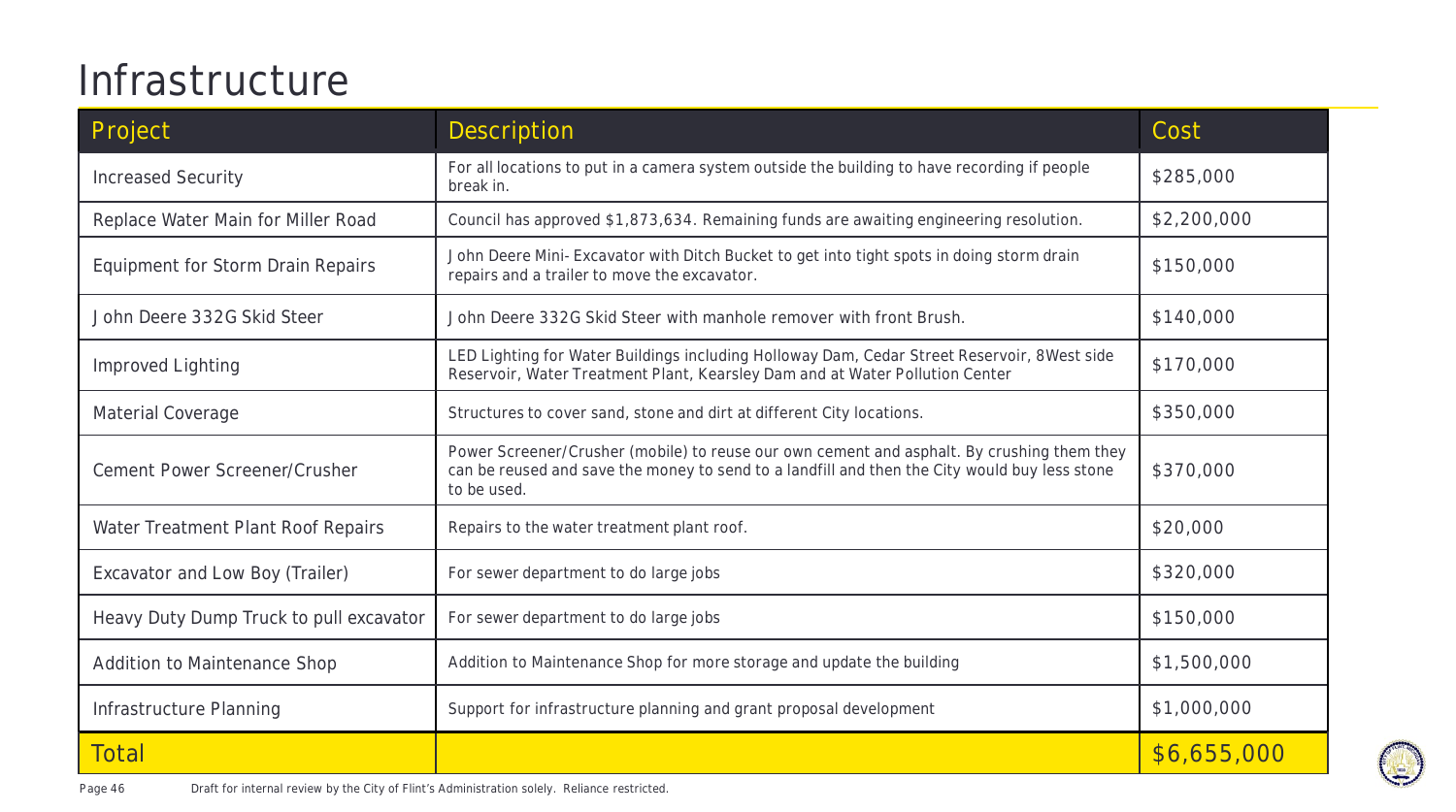# Agenda

- ▶ About the Plan
- ▶ Introduction to ARPA
- ▶ COVID Impact
- $\blacktriangleright$  Timeline
- ▶ Guiding Principles for Use of ARPA Funds
- Financial Blueprint
- **Funding Priorities**
- **Summary / Call to Action**

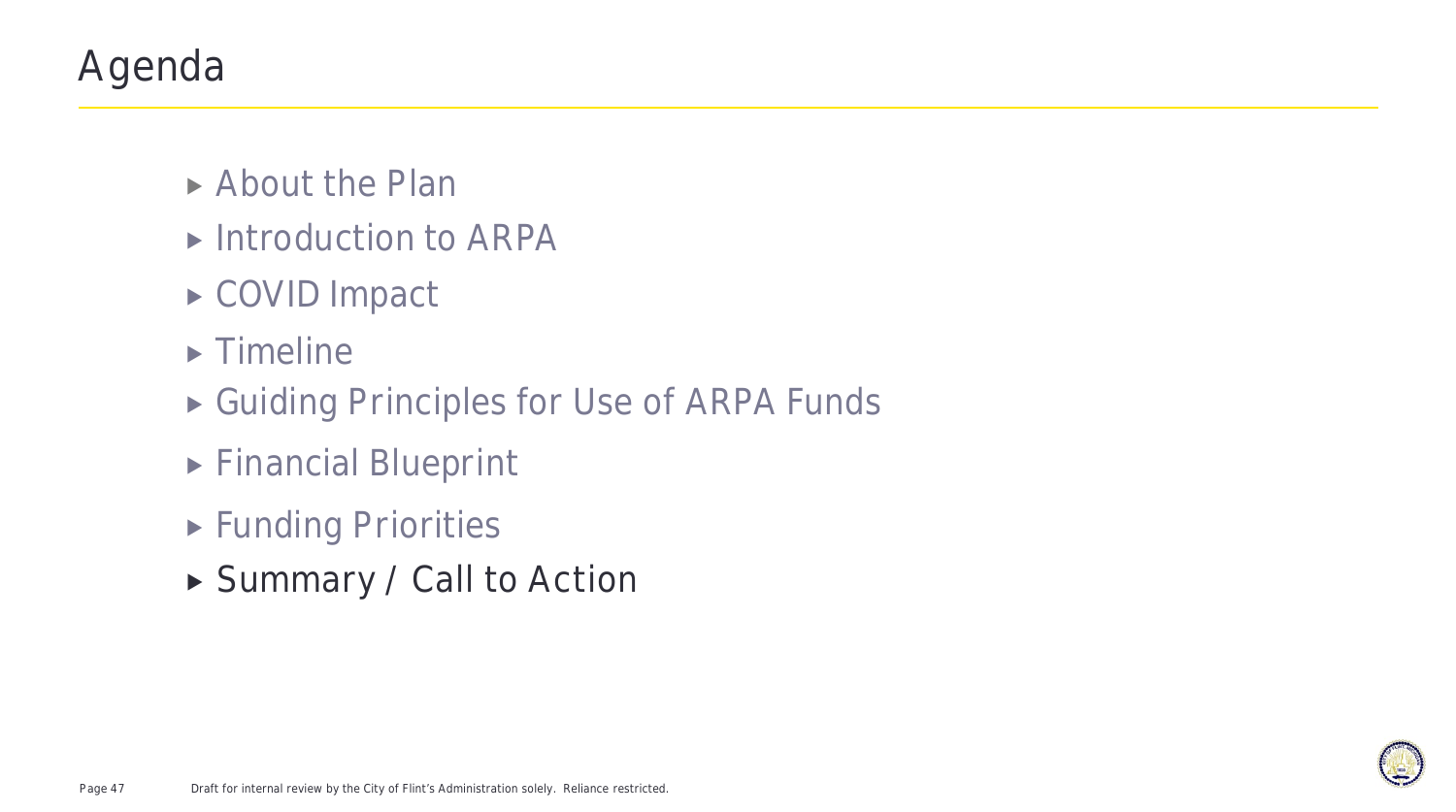### Summary/Call to Action

- If invested strategically, Flint's \$94.7 million SLFRF allocation can have a transformative impact on our community.
- ► This plan focuses funding on projects that promise to generate long-term positive outcomes, such as stronger neighborhoods, economic growth and jobs, safer streets, and healthier people.
- ► This plan will stabilize the City's budget, but because the SLFRF is temporary, we cannot rely on this funding to fix structural financial problems or increase ongoing programs.
- ► The Mayor looks forward to working collaboratively with the City Council to agree on a shared SLFRF plan that serves as a framework for specific funding resolutions going forward.
- ► Once a plan is adopted, the administration is ready to implement approved projects and will keep the Council informed about project status and performance results.

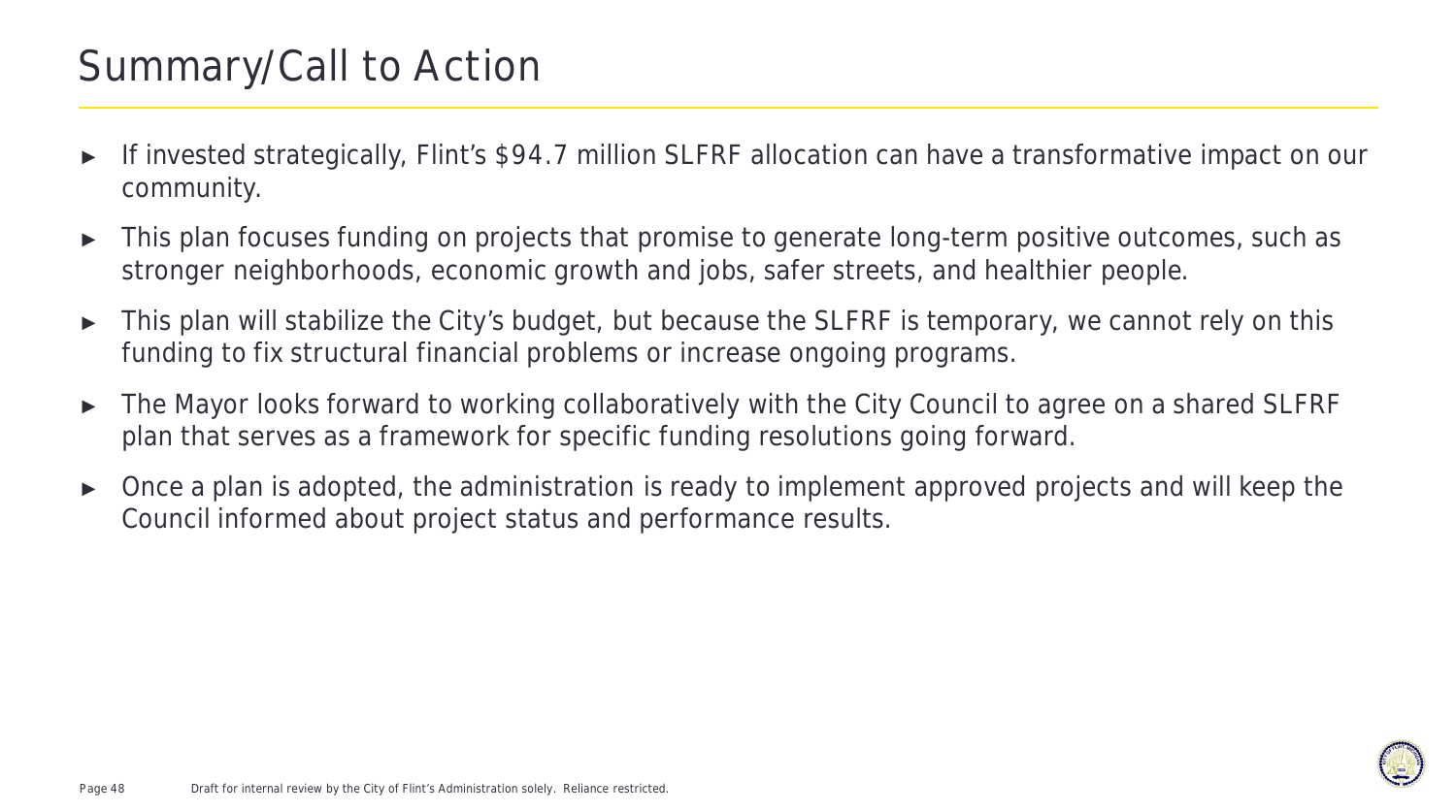# Financial Breakdown of the total \$94.7M



- 
- **Economic Development**
- Public Safety
- **Public Health**
- $\blacksquare$ Infrastructure
- **Maintaining City Services**
- **Premium Pay**
- COVID Response/Contingency
- **Administration & Evaluation**